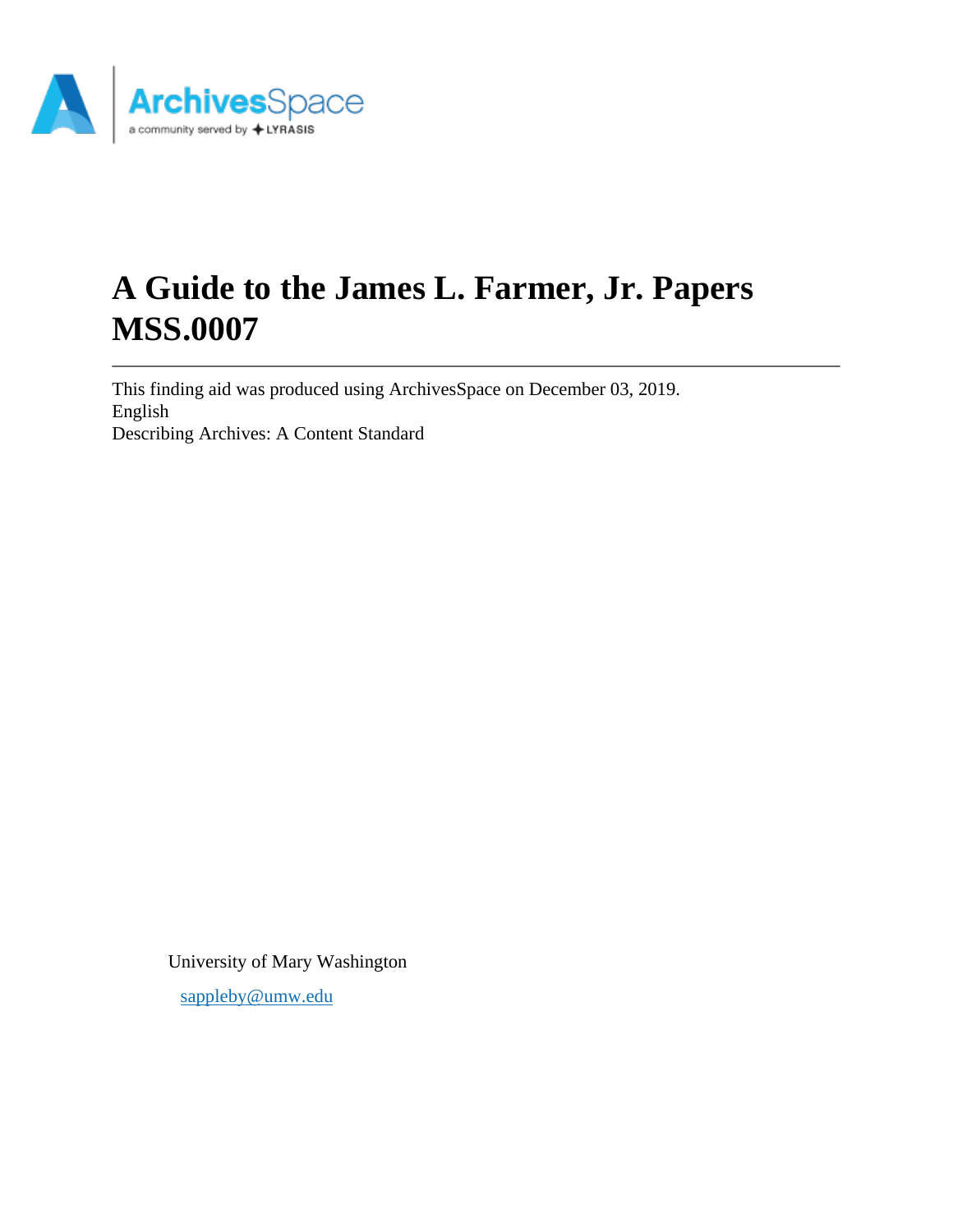## <span id="page-1-0"></span>**Table of Contents**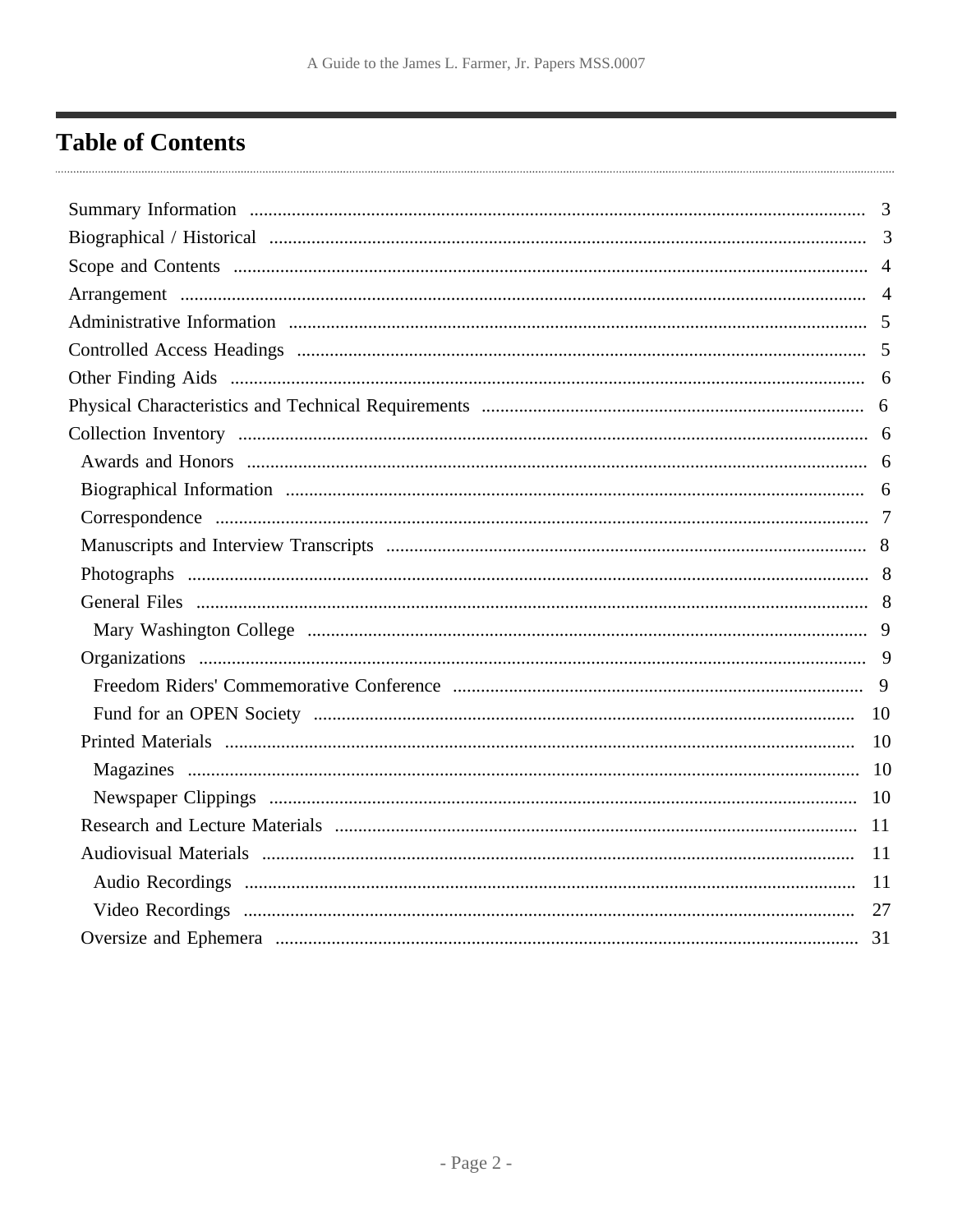### <span id="page-2-0"></span>**Summary Information**

| <b>Repository:</b>                  | University of Mary Washington                                                   |
|-------------------------------------|---------------------------------------------------------------------------------|
| <b>Creator:</b>                     | Farmer, James, 1920-1999.                                                       |
| <b>Title:</b>                       | James L. Farmer, Jr. Papers                                                     |
| ID:                                 | <b>MSS.0007</b>                                                                 |
| Date [bulk]:                        | 1965-1999                                                                       |
| <b>Physical Description:</b>        | 10 Linear Feet 10 document cases, 4 flat storage boxes, 1 record<br>storage box |
| Language of the<br><b>Material:</b> | English                                                                         |

### **Preferred Citation**

Name of item or collection, Special Collections and University Archives, Simpson Library, University of Mary Washington.

**^** [Return to Table of Contents](#page-1-0)

### <span id="page-2-1"></span>**Biographical / Historical**

James L. Farmer, Jr. was born January 12, 1920 in Marshall, Texas. He was an exceedingly intelligent student and began attending Wiley College at age fourteen, graduating with his B.S. degree in 1938. From there he went to Howard University School of Divinity before obtaining his B.D. degree in 1941. Eventually, Farmer would become widely recognized as one of the "Big Four" of the civil rights movement. He founded the Congress of Racial Equality (CORE) in 1942, and gained national recognition in the 1960s for his leadership of the "Freedom Rides" into the South. Farmer's non-violent acts played a significant role in the events leading to the passage of the Civil Rights Bill of 1964 and the Civil Rights Voting Act of 1965.

In addition to his role as a renowned activist, Farmer was an author, a teacher, and a labor organizer. Beyond his leadership of CORE, he also held a position as honorary vice chairman of the Democratic Socialists of America, and was a co-founding member of the Fund for an Open Society, which promoted thriving racially and ethnically integrated communities. He served as Distinguished Professor of History and American Studies at Mary Washingon College in 1985 until his retirement in 1998, teaching the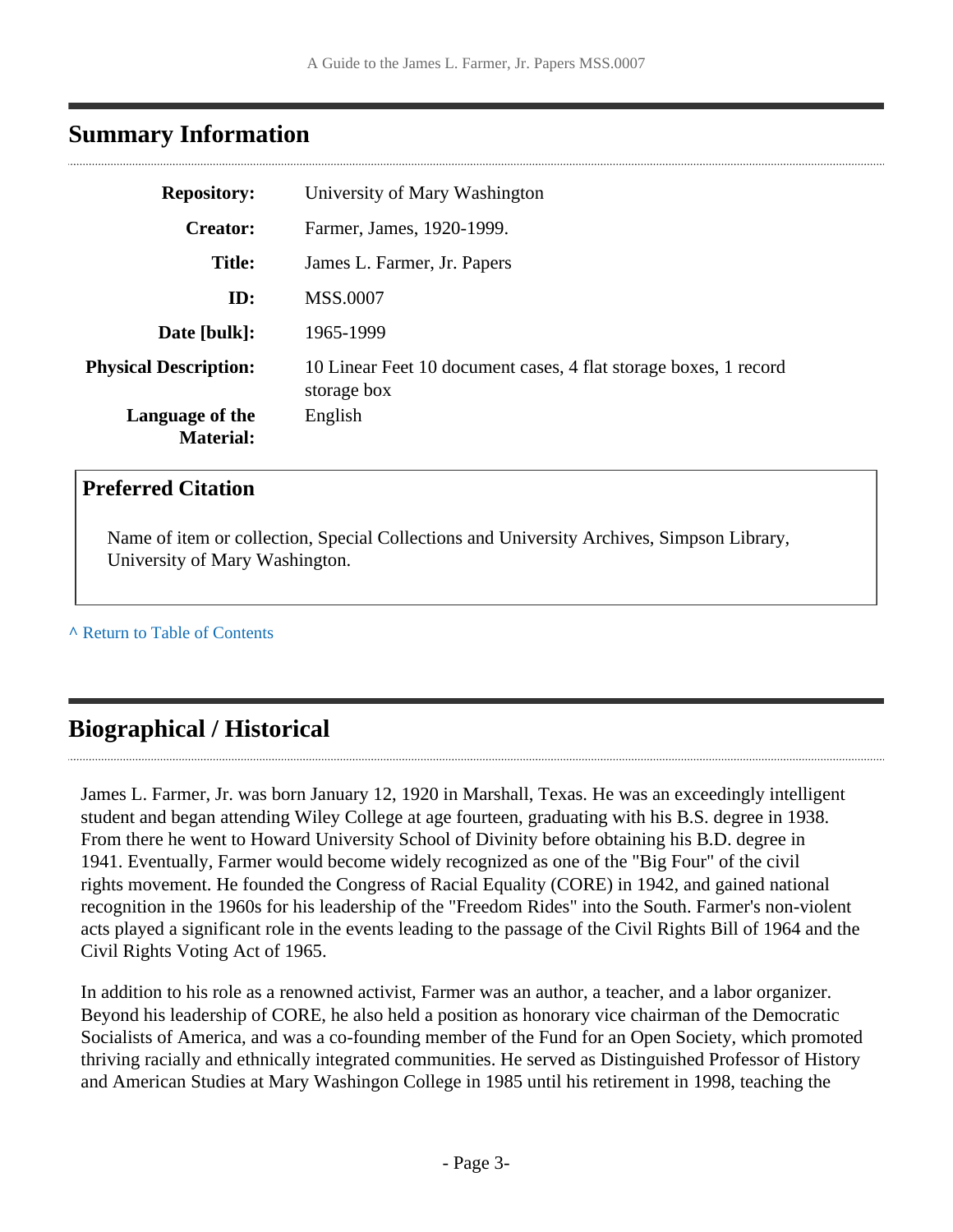history of the civil rights movement. MWC awarded Farmer an honorary doctorate of humane letters in 1997. In 1998, he received the Presidential Medal of Freedom, awarded by President Bill Clinton.

Ill health troubled James Farmer for many of his later years. He would eventually lose both of his legs and his eyesight to diabetes, and passsed away from complications of the disease on July 9, 1999.

**^** [Return to Table of Contents](#page-1-0)

## <span id="page-3-0"></span>**Scope and Contents**

The James L. Farmer, Jr. Papers principally document Farmer's career at Mary Washington College (now University of Mary Washington), as well as his various additional political and social activities during that time. The papers were transferred from Farmer's home and office in Spotsylvania. The papers include correspondence, printed materials, photographs, audiovisual materials, and other items reflective of his activities towards the end of his life, as well as memorials and reflections at the time of his death collected by others.

As the collection primarily documents the professional activities of James Farmer during his time at MWC, the bulk of the collection materials are from the 1990s. In earlier documentation, bulk dates for the collection appeared as 1980-1999. There are a few materials outside of this range, such as folders containing early CORE documents and others with photographs from the mid-1960s. Additionally, there are materials pertaining to events after Farmer's death, such as various items of tribute and information regarding the Farmer bust unveiling on campus.

**^** [Return to Table of Contents](#page-1-0)

### <span id="page-3-1"></span>**Arrangement**

The collection is arranged into eleven series based on material type and subject. 1. Awards and honors; 2. Biographical information; 3. Correspondence; 4. Manuscripts and transcripts; 5. Photographs; 6. General files; 7. Materials from professional organizations; 8. Printed materials; 9. Research and lecture materials; 10. Audiovisual materials; 11. Oversize and ephemera. Some series also contain component sub-series. The contents of each series are arranged alphabetically with items within the series being arranged chronologically.

**^** [Return to Table of Contents](#page-1-0)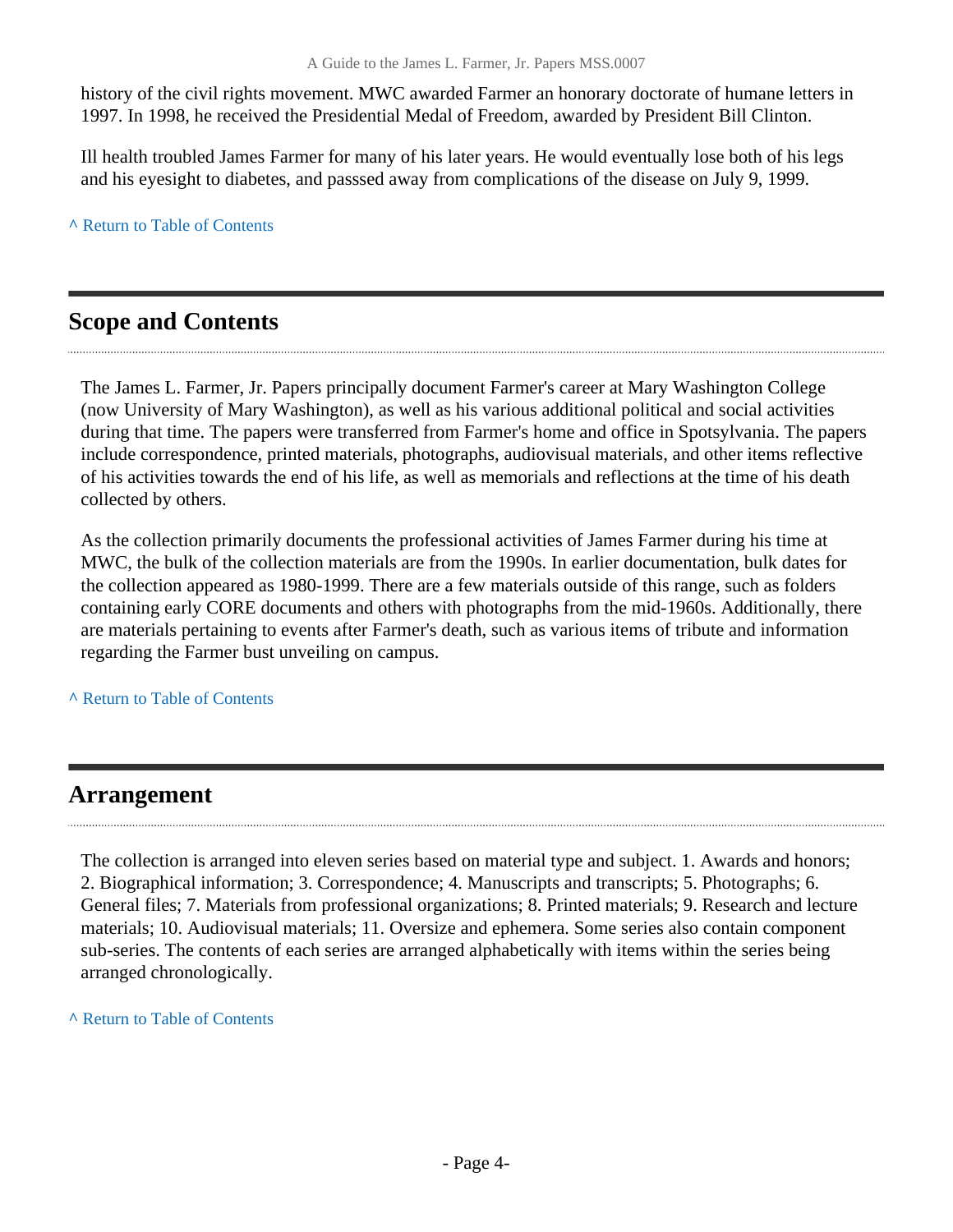### <span id="page-4-0"></span>**Administrative Information**

### **Publication Statement**

University of Mary Washington

[sappleby@umw.edu](mailto:sappleby@umw.edu)

### **Conditions Governing Access**

The collection is open for research.

### **Conditions Governing Use**

Materials in the collection are for research and educational use only. Photographs, unpublished manuscripts, and other materials in the collection are protected by copyright. Permission to reproduce must be secured by the individual copyright holder. Users are responsible for determining if permission for re-use is necessary and for obtaining such permission.

**^** [Return to Table of Contents](#page-1-0)

## <span id="page-4-1"></span>**Controlled Access Headings**

- Civil rights movements -- United States -- History -- 20th century
- African Americans -- Civil rights.
- Education, Higher -- Virginia
- African Americans -- Housing
- United States -- Race relations
- Presidential Medal of Freedom
- Freedom Rides, 1961
- Civil rights demonstrations
- Congress of Racial Equality
- University of Mary Washington
- Clinton, Bill,, 1946-
- King, Martin Luther, Jr.,, 1929-1968
- Democratic Socialists of America
- Fund for an Open Society (Philadelphia, Pa.)
- United States.. Department of Health, Education, and Welfare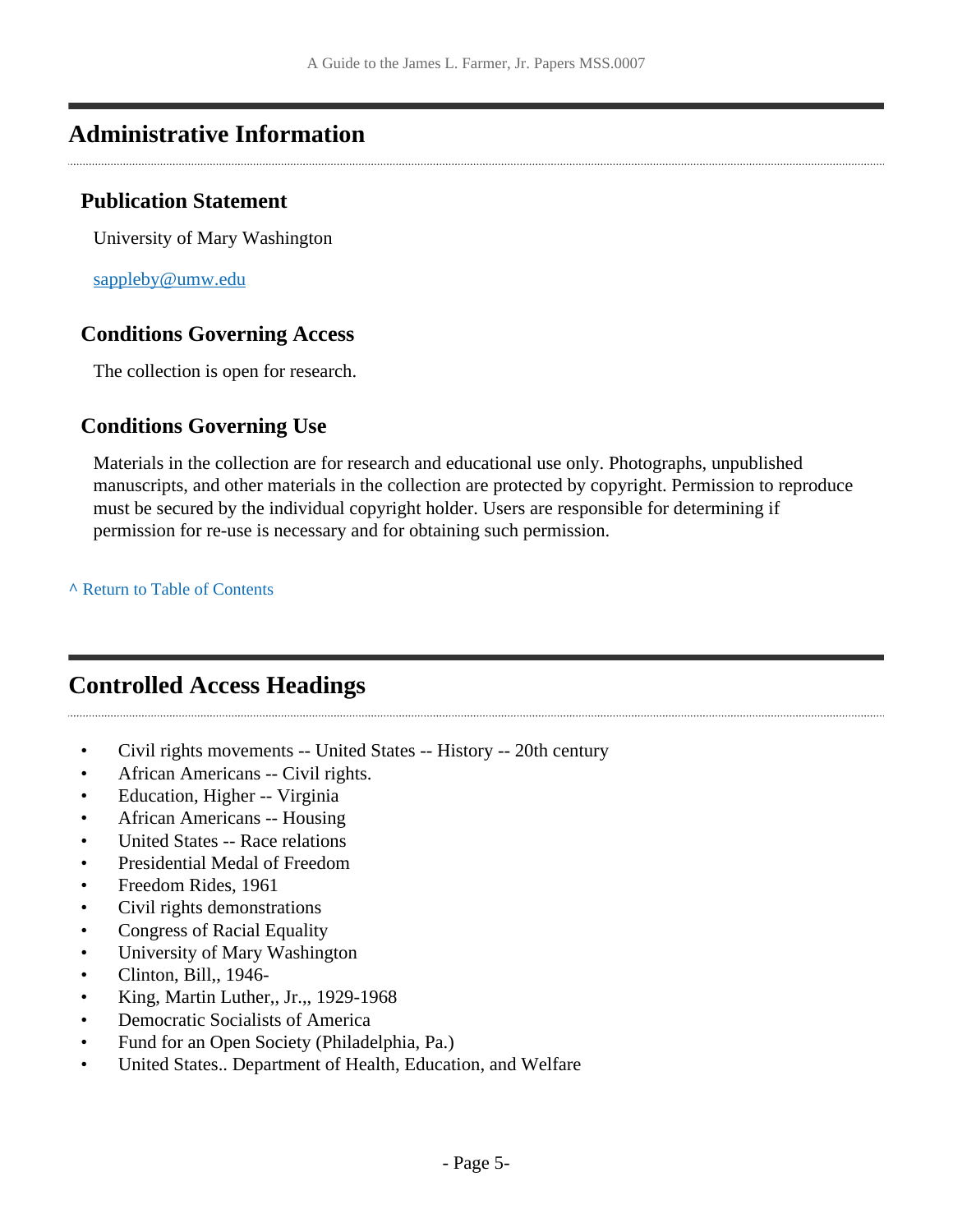### <span id="page-5-0"></span>**Other Finding Aids**

A Guide to the James Leonard, Jr., and Lula Peterson Farmer Papers can be found at the Briscoe Center for American History at the University of Texas at Austin: https://legacy.lib.utexas.edu/taro/utcah/00004/ cah-00004.html.

**^** [Return to Table of Contents](#page-1-0)

### <span id="page-5-1"></span>**Physical Characteristics and Technical Requirements**

Digitized access copies of AV materials can be made available for research use in the Special Collections reading room. Special Collections and University Archives is not equipped with the necessary playback devices to use original copies of the AV materials.

**^** [Return to Table of Contents](#page-1-0)

## <span id="page-5-2"></span>**Collection Inventory**

### <span id="page-5-3"></span>**Awards and Honors**

| <b>Title/Description</b>                                                  | <b>Instances</b> |          |
|---------------------------------------------------------------------------|------------------|----------|
| Awards and honors, 1968-1993                                              | box 1            | folder 1 |
| Awards and honors, 1994-1998                                              | box 1            | folder 2 |
| Awards and honors, 1999-2000                                              | box 1            | folder 3 |
| Presidential Medal of Freedom nominations, 1997                           | box 1            | folder 4 |
| Presidential Medal of Freedom congratulations, 1998-1999                  | box 1            | folder 5 |
| Presidential Medal of Freedom congratulations, pre-printed cards,<br>1998 | box 14           |          |
| <b>SCHEV Outstanding Achievement Award, 1986</b>                          | box 13           |          |

**^** [Return to Table of Contents](#page-1-0)

### <span id="page-5-4"></span>**Biographical Information**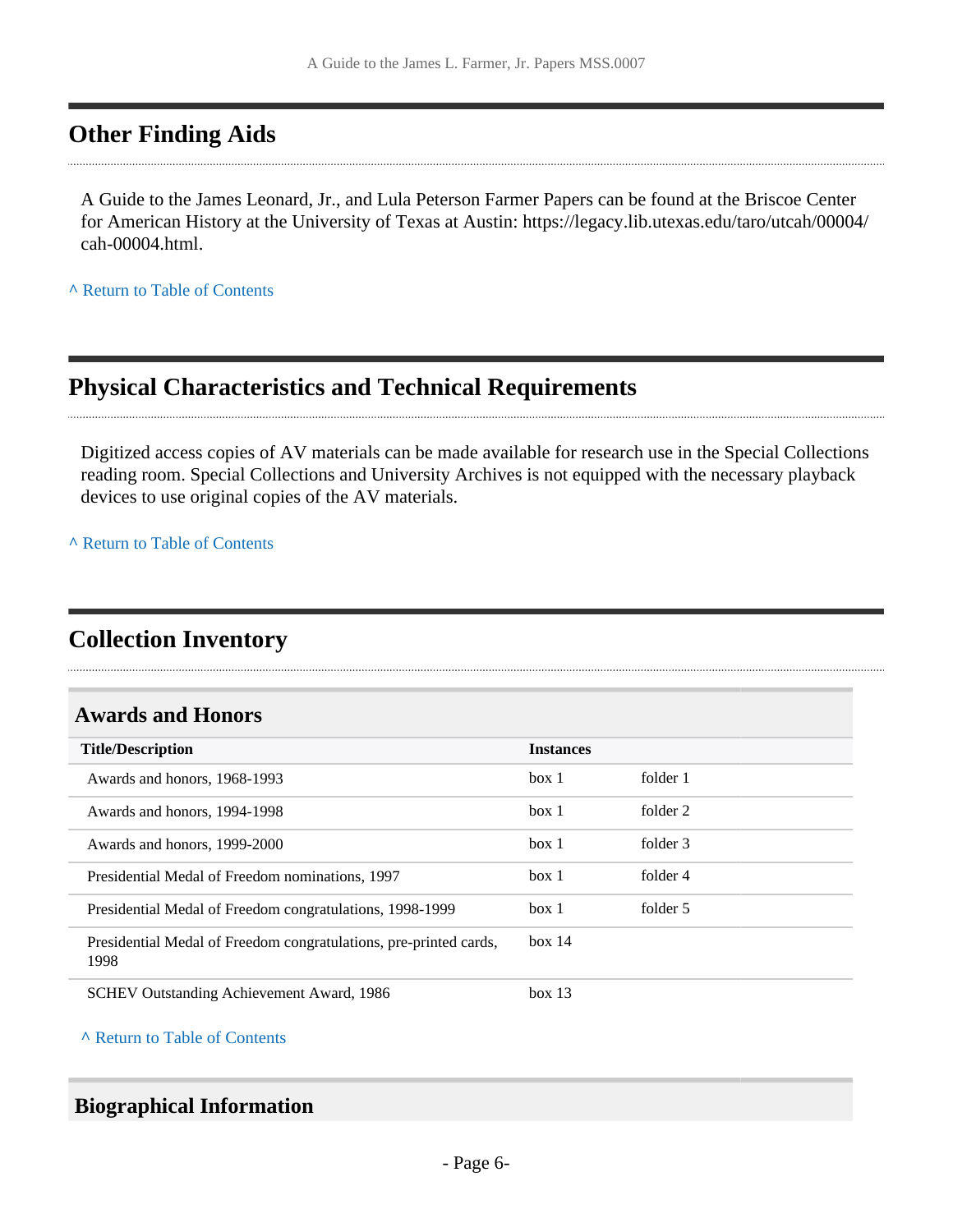| <b>Title/Description</b>      | <b>Instances</b> |          |
|-------------------------------|------------------|----------|
| Printed material, [1965]-1999 | box 1            | folder 6 |
| Obituaries, 1999              | $box$ 1          | folder 7 |

#### **General**

L

Includes note of condolence to James Farmer's daughter, Tami, from President Bill Clinton.

#### **^** [Return to Table of Contents](#page-1-0)

## <span id="page-6-0"></span>**Correspondence**

| <b>Title/Description</b>                          | <b>Instances</b> |           |
|---------------------------------------------------|------------------|-----------|
| Appreciation and thanks, 1987-1997                | box 1            | folder 8  |
| Appreciation and thanks, 1998                     | box 1            | folder 9  |
| General, 1965, 1982-1989                          | box 1            | folder 10 |
| General, 1990-1991                                | box 1            | folder 11 |
| General, 1992                                     | box 2            | folder 1  |
| General, 1993, 1995                               | box 2            | folder 2  |
| General, 1996-1997                                | box 2            | folder 3  |
| General, 1998-1999                                | box 2            | folder 4  |
| Lordly & Dame, Inc.                               | box 2            | folder 5  |
| Requests for information, 1980-1989               | box 2            | folder 6  |
| Requests for information, 1990-1996               | box 2            | folder 7  |
| Requests for information, 1997-1999               | box 2            | folder 8  |
| Interview, Black Audio Film Collective, 1992-1993 | box 2            | folder 9  |
| Lay Bare the Heart, 1982-1992                     | box 3            | folder 1  |
| Mary Washington College, 1984-1998                | box 3            | folder 2  |
| Personal, 1964, 1982-1991                         | box 3            | folder 3  |
| Personal, 1992-1998                               | box 3            | folder 4  |
| Speaking and interview gratitude, 1984-1999       | box 3            | folder 5  |
| Speaking requests, 1983-1996                      | box 3            | folder 6  |
| Speaking requests, 1997-1999                      | box 3            | folder 7  |

**^** [Return to Table of Contents](#page-1-0)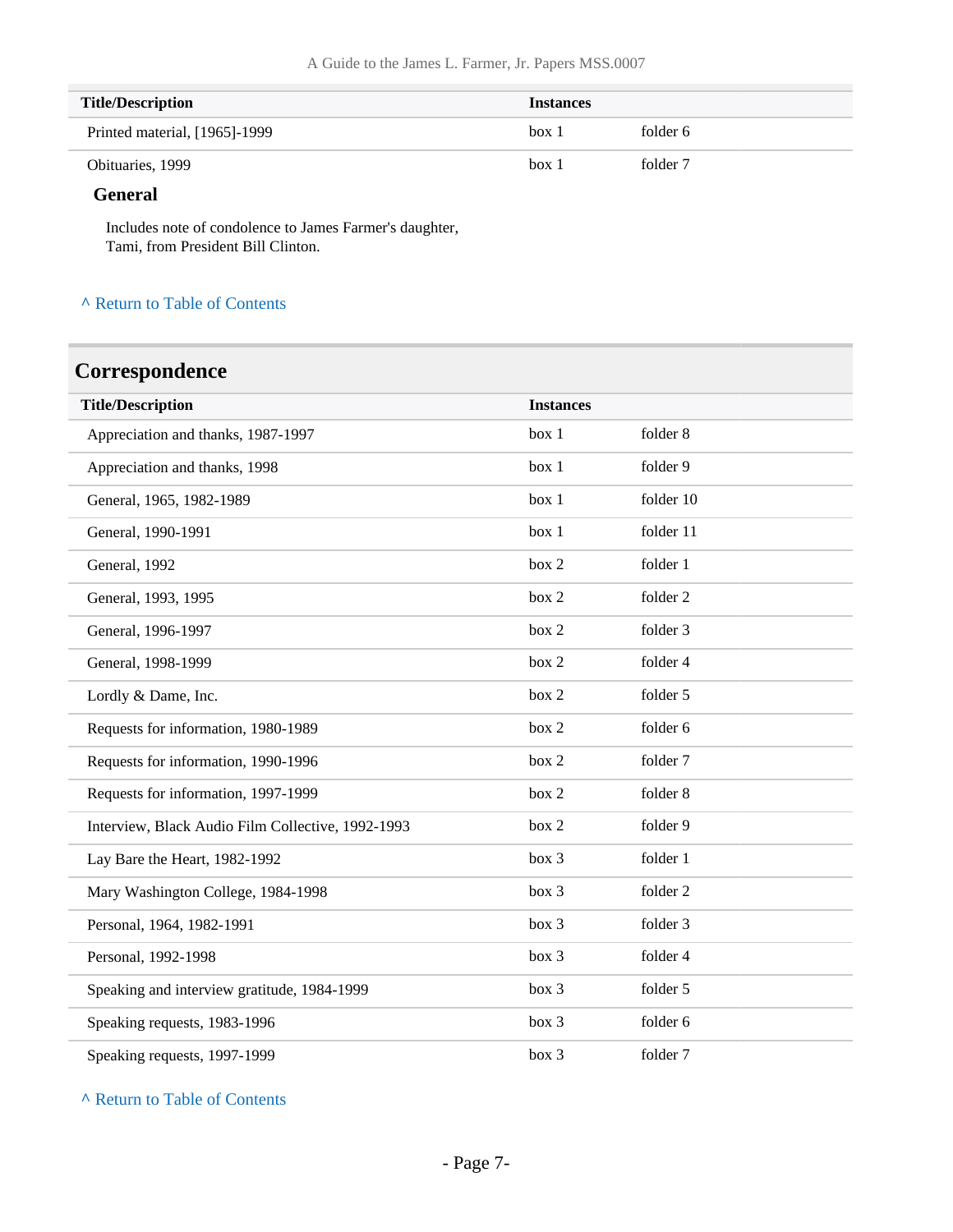<span id="page-7-0"></span>

|  | <b>Manuscripts and Interview Transcripts</b> |  |  |  |
|--|----------------------------------------------|--|--|--|
|--|----------------------------------------------|--|--|--|

| <b>Title/Description</b>                                                         | <b>Instances</b> |           |
|----------------------------------------------------------------------------------|------------------|-----------|
| Gail Beil, Sowing the Seeds of the Civil Rights Movement, 1999                   | box 4            | folder 1  |
| David Gallen, As They Knew Him, 1991                                             | box 4            | folder 2  |
| Dorothy Drinkard-Hawkshare, James L. Farmer and Lyndon B.<br>Johnson, 1994       | box 4            | folder 3  |
| David McClain, The Politics of Freedom, 1989                                     | box 4            | folder 4  |
| Donna Jane Strand Tapert, Daisy Days, 1995                                       | box 4            | folder 5  |
| Misc. authors' manuscripts and interview transcripts, 1984-1996                  | box 4            | folder 6  |
| Various authors, poems in honor and memory, 1996-1999                            | box 4            | folder 7  |
| Lay Bare the Heart, "Memo Memories"                                              | box 4            | folder 8  |
| Interview transcript, The American Experience: Race Relations in<br>Crisis, 1963 | box 4            | folder 9  |
| Interview transcript, The Open Mind, 1992                                        | box 4            | folder 10 |

### **^** [Return to Table of Contents](#page-1-0)

## <span id="page-7-1"></span>**Photographs**

| <b>Title/Description</b> | <b>Instances</b> |          |
|--------------------------|------------------|----------|
| Civil Rights, 1960-1969  | box~5            | folder 1 |
| Miscellaneous, 1940-1970 | box 5            | folder 2 |
| Miscellaneous, 1985-1989 | box~5            | folder 3 |
| Miscellaneous, 1990-1997 | box~5            | folder 4 |
| Miscellaneous, 1998-2001 | box~5            | folder 5 |
| Press Photos, 1987-1998  | box~5            | folder 6 |

### **^** [Return to Table of Contents](#page-1-0)

## <span id="page-7-2"></span>**General Files**

| <b>Title/Description</b>                       | <b>Instances</b> |           |
|------------------------------------------------|------------------|-----------|
| Chaney Goodman Schwerner Memorial Coalition    | box 5            | folder 7  |
| Civil Rights Reunion, 1991                     | box 5            | folder 8  |
| Court cases and legal queries                  | box 5            | folder 9  |
| Miscellaneous manuscript and printed materials | box 5            | folder 10 |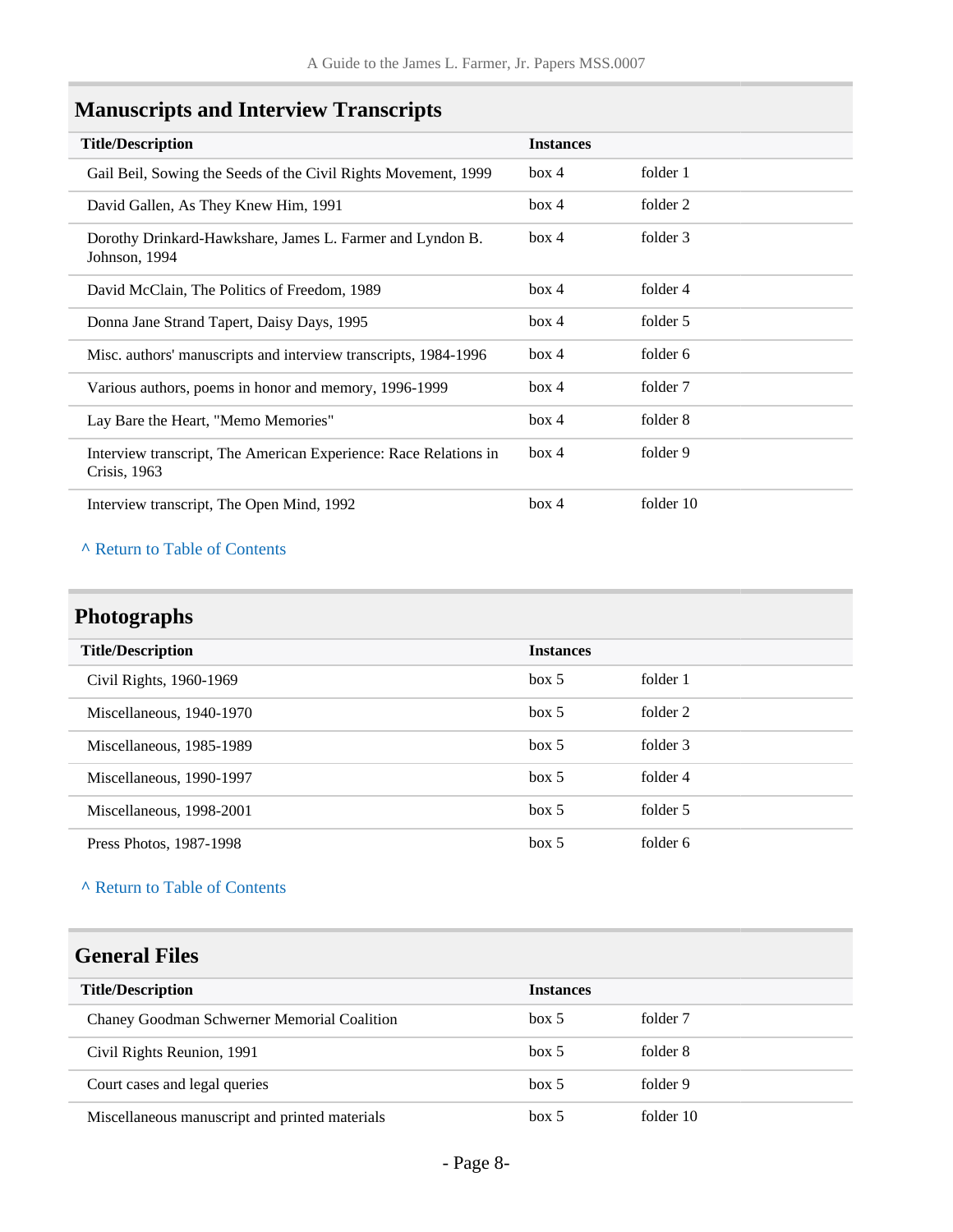| <b>Guggenheim Memorial Foundation</b> | box~5 | folder 11 |
|---------------------------------------|-------|-----------|
| James Farmer Corps                    | box 5 | folder 12 |
| Memorial Tributes, 1999-2001          | box 6 | folder 1  |
| Marshall, TX Homecoming, 1991         | box 6 | folder 2  |

## <span id="page-8-0"></span>**Mary Washington College**

| <b>Title/Description</b>                                   | <b>Instances</b> |           |
|------------------------------------------------------------|------------------|-----------|
| Civil Rights class exams (blank), 1993-1997                | box 6            | folder 3  |
| Faculty Activities Report, 1994-1995                       | box 6            | folder 4  |
| James Farmer Visiting Professor in Human Rights, 2001-2002 | box 6            | folder 5  |
| Syllabi/bibliographies, 1989-1997                          | box 6            | folder 6  |
| Unity Tour, 1991                                           | box 6            | folder 7  |
| Miscellaneous                                              | box 6            | folder 8  |
| National Civil Rights Museum, 1991                         | box 6            | folder 9  |
| National Neighbors                                         | box 6            | folder 10 |
| Northwest Indiana Open Housing Center, 1981-1987           | box 6            | folder 11 |
| University of Texas at Austin                              | box 6            | folder 12 |

#### **^** [Return to Table of Contents](#page-1-0)

### <span id="page-8-1"></span>**Organizations**

| <b>Title/Description</b>                    | <b>Instances</b> |          |
|---------------------------------------------|------------------|----------|
| Congress on Racial Equality (CORE)          | box 7            | folder 1 |
| Democratic Socialists of America, 1990      | box 7            | folder 2 |
| Democratic Socialists of America, 1991      | box 7            | folder 3 |
| Democratic Socialists of America, 1992      | box 7            | folder 4 |
| Democratic Socialists of America, 1993-1994 | box 7            | folder 5 |
| Democratic Socialists of America, 1995-1996 | box 7            | folder 6 |

## <span id="page-8-2"></span>**Freedom Riders' Commemorative Conference, 1990-1992**

| <b>Title/Description</b>      | <b>Instances</b> |          |
|-------------------------------|------------------|----------|
| Correspondence, 1990-1992     | box 8            | folder 1 |
| General, 1991                 | box 8            | folder 2 |
| Planning Committee, 1990-1992 | box 8            | folder 3 |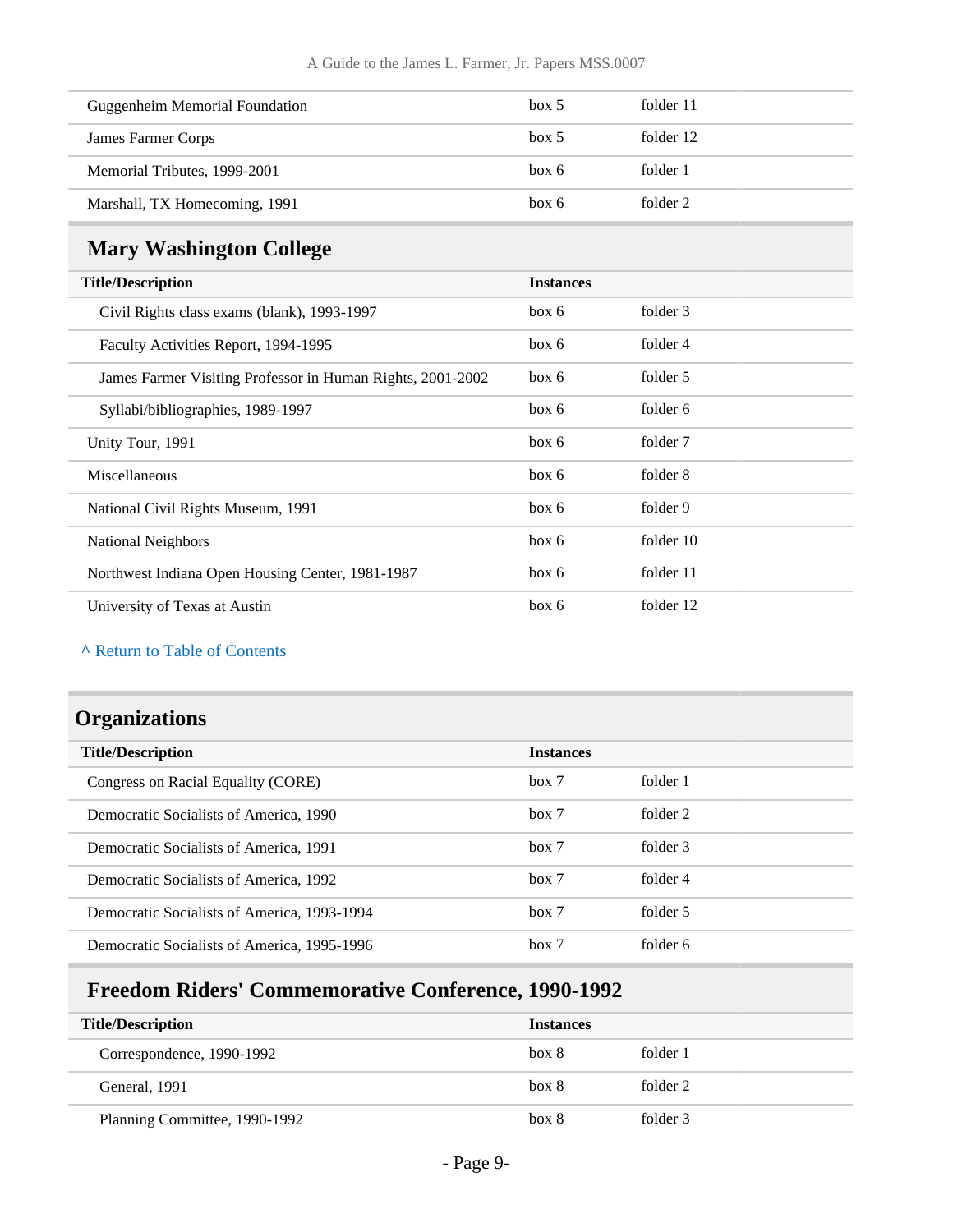## <span id="page-9-0"></span>**Fund for an OPEN Society, 1983-1996**

| <b>Instances</b> |          |
|------------------|----------|
| box 8            | folder 4 |
| box 8            | folder 5 |
| box 8            | folder 6 |
| box 8            | folder 7 |
| box 8            | folder 8 |
| box 9            | folder 1 |
| box 9            | folder 2 |
| box 9            | folder 3 |
| box 9            | folder 4 |
| box 9            | folder 5 |
| box 9            | folder 6 |
|                  |          |

#### **^** [Return to Table of Contents](#page-1-0)

## <span id="page-9-1"></span>**Printed Materials**

<span id="page-9-3"></span><span id="page-9-2"></span>

| <b>Title/Description</b>           | <b>Instances</b> |           |
|------------------------------------|------------------|-----------|
| Congressional Record, 1991 July 18 | box 9            | folder 7  |
| Lay Bare the Heart                 | box 9            | folder 8  |
| <b>Magazines</b>                   |                  |           |
| <b>Title/Description</b>           | <b>Instances</b> |           |
| Jet, 1998-2001                     | box 9            | folder 9  |
| MWC Today, 1992-2001               | box 9            | folder 10 |
| Miscellaneous, 1992-1998           | box 9            | folder 11 |
| Miscellaneous                      | box 9            | folder 12 |
| <b>Newspaper Clippings</b>         | box 16           |           |
| <b>Title/Description</b>           | <b>Instances</b> |           |
| Articles, 1985-1997                | box 16           | folder 1  |
| Articles, 1998-2001                | box 16           | folder 2  |
| Articles, Memorial Tribute, 2001   | box 16           | folder 3  |
| Miscellaneous, 2001-2008           | box 16           | folder 4  |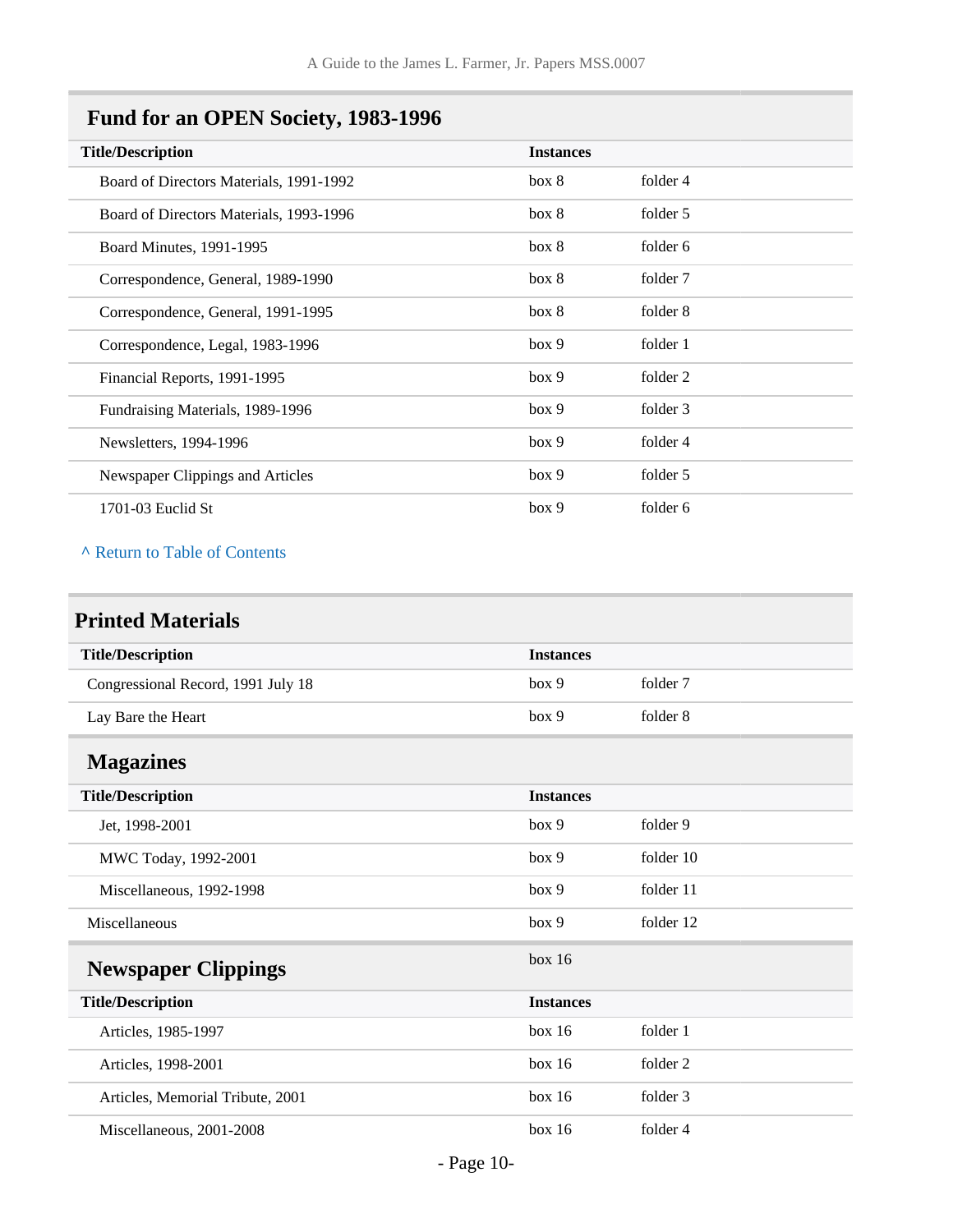#### **^** [Return to Table of Contents](#page-1-0)

### <span id="page-10-0"></span>**Research and Lecture Materials**

| <b>Title/Description</b>                                                                  | <b>Instances</b> |          |
|-------------------------------------------------------------------------------------------|------------------|----------|
| Black/Jewish Relations, 1 of 2                                                            | box 10           | folder 1 |
| Black/Jewish Relations, 2 of 2                                                            | box 10           | folder 2 |
| Lyndon B. Johnson Distinguished Lecture Series, Southwest<br>Texas State University, 1989 | box 10           | folder 3 |
| <b>Speeches</b>                                                                           | box 10           | folder 4 |

#### **^** [Return to Table of Contents](#page-1-0)

### <span id="page-10-1"></span>**Audiovisual Materials**

## <span id="page-10-2"></span>**Audio Recordings**

| <b>Title/Description</b>                                                                                                                                                                                                                                                                 | <b>Instances</b> |
|------------------------------------------------------------------------------------------------------------------------------------------------------------------------------------------------------------------------------------------------------------------------------------------|------------------|
| Conference of Presidents of Selected Black Colleges, Mobile,<br>AL, July 16, [1970]                                                                                                                                                                                                      | box 11           |
| Physical Description: 1 Reels                                                                                                                                                                                                                                                            |                  |
| Material Specific Details: 03:41:13                                                                                                                                                                                                                                                      |                  |
| <b>General</b>                                                                                                                                                                                                                                                                           |                  |
| Contents contain the 3rd and 4th general sessions of<br>the conference; Farmer speaks during the 3rd session.<br>Green sticker on case reads "Audio 001". External notes<br>read "Track 1 - 3rd General Session (Farmer) - Conf. of<br>President of Black [?] Track 2-4th Genl Session." |                  |
| <b>Existence and Location of Copies:</b><br><b>Existence and Location of Copies</b>                                                                                                                                                                                                      |                  |
| Digitized copy available on external hard drive<br>UOMW July2012 DRV03, filename Farmer Audio 001.                                                                                                                                                                                       |                  |
| "Entering the Power Equation," part of Black Heritage: A<br>History of Afro-Americans, August 28, 1969                                                                                                                                                                                   | box 11           |
| Creator: WCBS-TV (Television station : New York, N.Y.)                                                                                                                                                                                                                                   |                  |
| Creator: Columbia University                                                                                                                                                                                                                                                             |                  |
| <b>Physical Description: 1 Reels</b>                                                                                                                                                                                                                                                     |                  |
| Material Specific Details: 00:17:04                                                                                                                                                                                                                                                      |                  |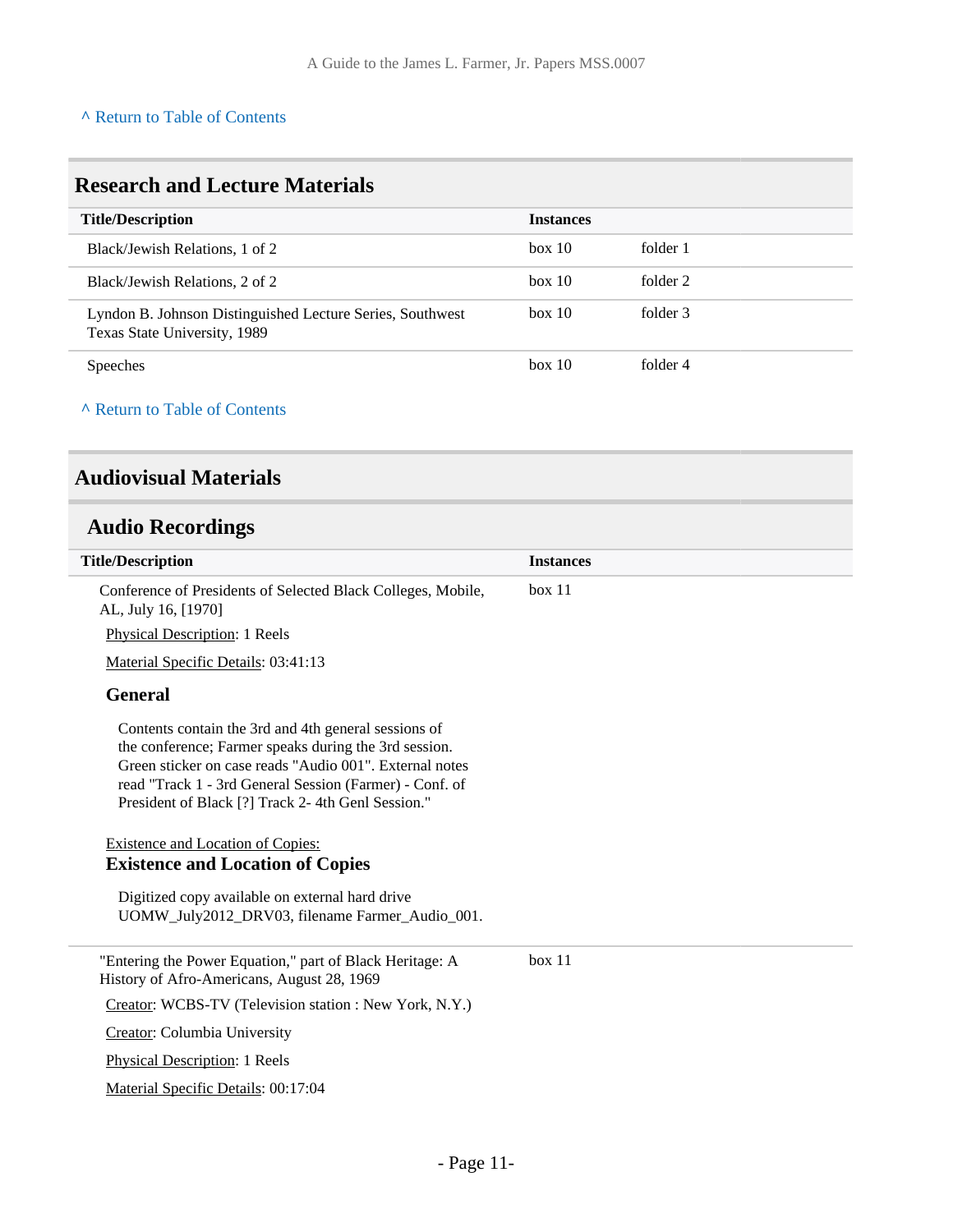box 11

box 11

#### **General**

Green sticker on case reads "Audio 002". External notations read "James Farmer on 8/28/69 2 3/6." Produced by WCBS-TV in association with Columbia University.

#### Existence and Location of Copies: **Existence and Location of Copies**

Digitized copy available on hard drive UOMW\_July2012\_DRV03, file name Farmer Audio 002.

James Farmer on the Evans & Novak Show, July 5, 1969

Creator: Evans, Rowland,, 1921-2001

Creator: Novak, Robert D.

Physical Description: 1 Reels

Material Specific Details: 00:15:43

#### **General**

Green sticker on case reads "Audio 004". External notations on reverse of case read "Evans/Novak James Farmer Guest, 7/5/69 3 3/6 speed".

#### Existence and Location of Copies: **Existence and Location of Copies**

Digitized copy available on external hard drive UOMW\_July2012\_DRV03, filename Farmer\_Audio\_004.

Richard Nixon campaign speech, [1968] Material Specific Details: 00:01:18

#### **General**

Green sticker on case reads "Audio 014". External markings on case read "United Recording Laboratories Inc." with an attached post-it reading "no label".

#### Existence and Location of Copies: **Existence and Location of Copies**

Digitized copy available on external hard drive UOMW\_July2012\_DRV03, filename Farmer\_Audio\_014.

Remarks made by James Farmer on hearing of MLK's death, April 5, 1968 box 11

Physical Description: 1 Reels

Material Specific Details: 00:06:05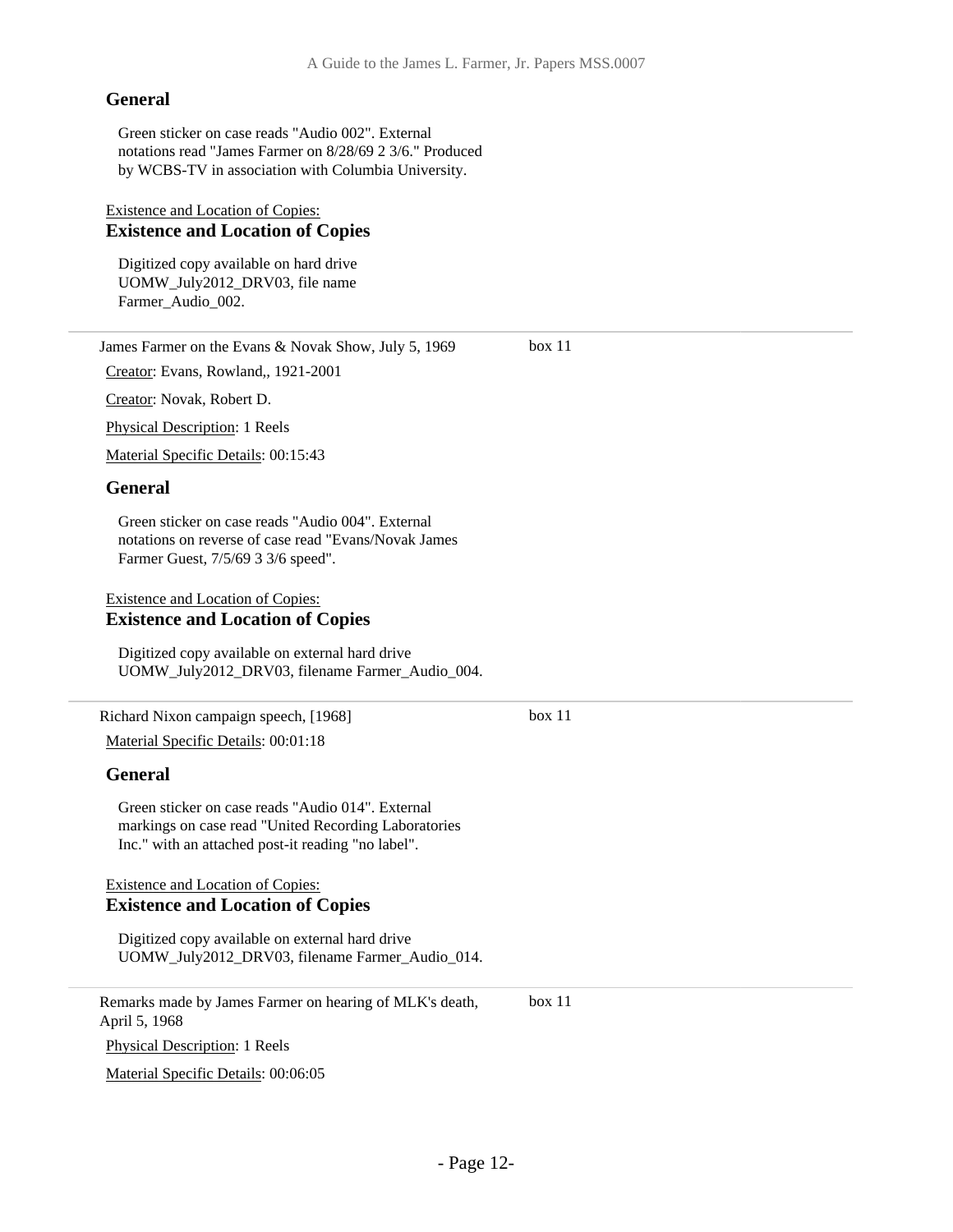#### **General**

Green sticker on case reads "Audio 015". External notation reads "Moment of Death MARTIN LUTHER KING DR JAMES FARMER KENNETT SQUARE, PA APRIL 5, 1968 SPEED 3 3/4." Recorded at a meeting in Kennett Square, PA on Thursday, April 4, 1968, upon learning that MLK had passed. Occasion was a panel discussion on the subject "in race relations are we a community," sponsored by Lincoln University and the Kennett Area Community Forum.

#### Existence and Location of Copies: **Existence and Location of Copies**

Digitized copy available on external hard drive UOMW\_July2012\_DRV03, filename Farmer\_Audio\_015.

| Speech for New Careers program, Denver, CO, 1969                                                                                                                                                                                                                   | box 11 |
|--------------------------------------------------------------------------------------------------------------------------------------------------------------------------------------------------------------------------------------------------------------------|--------|
| <b>Physical Description: 1 Reels</b>                                                                                                                                                                                                                               |        |
| Material Specific Details: 01:13:18                                                                                                                                                                                                                                |        |
| <b>General</b>                                                                                                                                                                                                                                                     |        |
| Green sticker on case reads "Audio 016". External<br>notations on reverse of case read "James Farmer Speech<br>17/8 speed, 0 - 504', Denver - New Careers - 1969,<br>Duplicate".                                                                                   |        |
| <b>Existence and Location of Copies:</b>                                                                                                                                                                                                                           |        |
| <b>Existence and Location of Copies</b>                                                                                                                                                                                                                            |        |
| Digitized copy available on external hard drive<br>UOMW_July2012_DRV03, filename Farmer_Audio_002.                                                                                                                                                                 |        |
| Louisiana Diary - Soundtrack, July 14-August 25, 1963, 1964                                                                                                                                                                                                        | box 11 |
| Creator: KQED-TV (Television station : San Francisco, Calif.)                                                                                                                                                                                                      |        |
| <b>Physical Description: 1 Cassettes</b>                                                                                                                                                                                                                           |        |
| Material Specific Details: 01:01:43                                                                                                                                                                                                                                |        |
| <b>Existence and Location of Copies:</b>                                                                                                                                                                                                                           |        |
| <b>Existence and Location of Copies</b>                                                                                                                                                                                                                            |        |
| Digitized copy available on external hard drive<br>UOMW_July2012_DRV03, filename Farmer_Audio_032.<br>Streaming video of this recording can be found online at<br>https://diva.sfsu.edu/collections/sfbatv/bundles/191343<br>with James Farmer appearing at 37:32. |        |
| <b>General</b>                                                                                                                                                                                                                                                     |        |
| Green sticker on reverse of box reads "Audio 032". Box                                                                                                                                                                                                             |        |

label reads "Louisiana Diary - Soundtrack, CORE Voter Registation, Rally, and Demonstrations Plaquemine, LA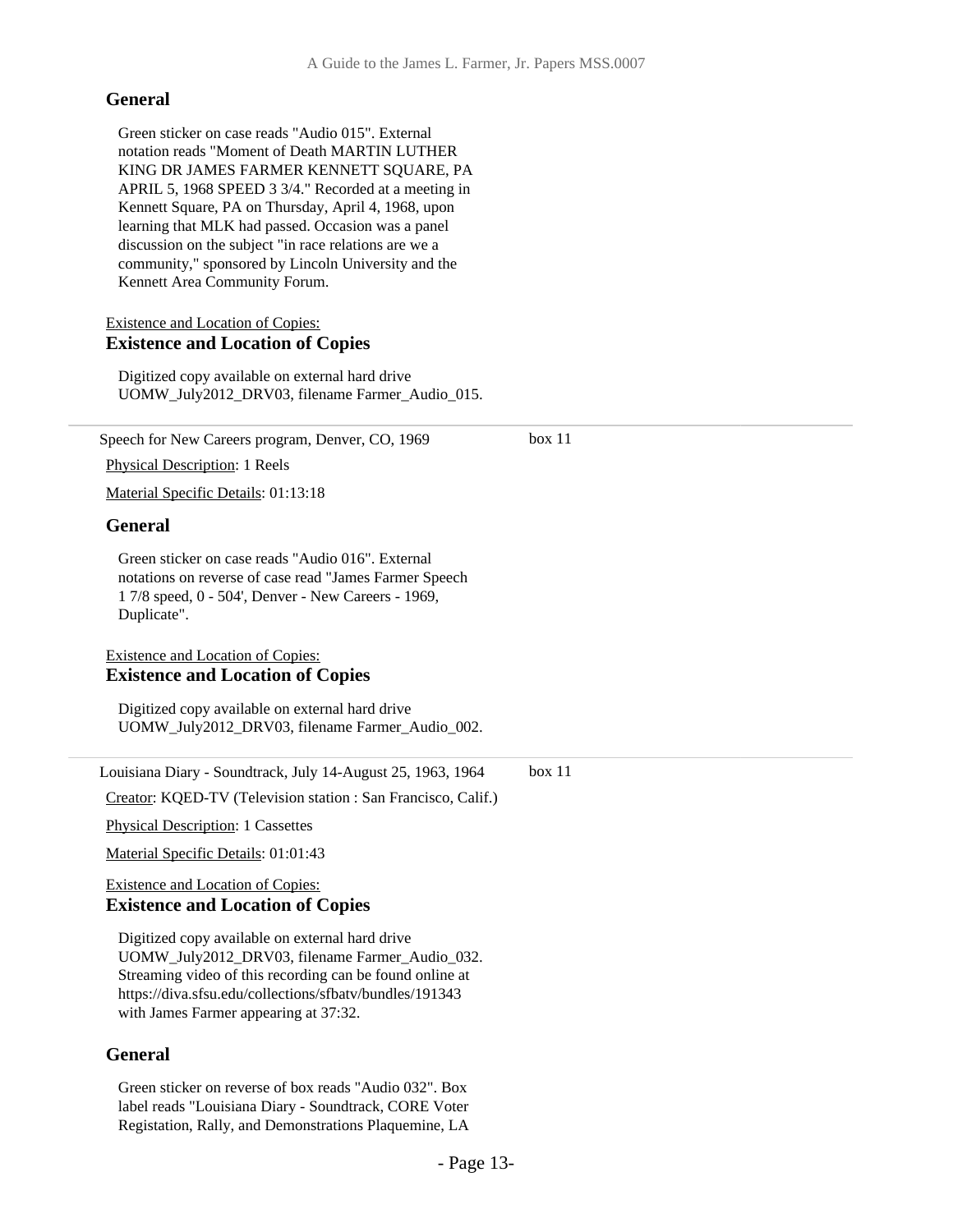July 14 - August 25, 1963". External notations on cassette: "Side A - Louisiana Diary - July 14-August 25, 1963 - Rally - Plymouth Rock Baptist Church; Farmer addresses rally + demonstrates (Plaquemine, LA) / Side B - Voter Registration Drive -July 14 - August 25, 1963/ CORE, Plaquemine, LA"

Audio is the soundtrack for the documentary Louisiana Diary, originally produced by KQED for National Educational Television and first airing in 1964. The film documents CORE from July to August 1963, as they undertake an African American voter registration drive in the town of Plaquemine, Louisiana.

Controlled Access Headings:

Plaquemine (La.)

box 11

Creator: National Education Association of the United States

KKK Rap Session, NEA Task Force, February 11, 1982

Physical Description: 1 Cassettes

Material Specific Details: 01:02:28

#### **General**

Green sticker on box reads "Audio 033". Notations on box read "KKK Rap Session, 2-11-1982 / NEA / Sam Etheridge, Janetta Richester, Dorothy Massie & Barbara Lawless".

Contents are an open forum discussion of Klan activity and efforts to oppose it; Farmer is in the audience. Farmer starts talking around 13:35 on side B recording.

#### Existence and Location of Copies: **Existence and Location of Copies**

Digitized version on UOMW\_July2012\_DRV03, filename Farmer\_Audio\_033.

"Freedom Summer Reunion," NPR's All Things Considered, June 27, 1994 box 11

Creator: National Public Radio (U.S.)

Physical Description: 1 Cassettes

Material Specific Details: 00:10:38

#### Existence and Location of Copies: **Existence and Location of Copies**

Digitized version on drive UOMW\_July2012\_DRV03, filename Farmer\_Audio\_34.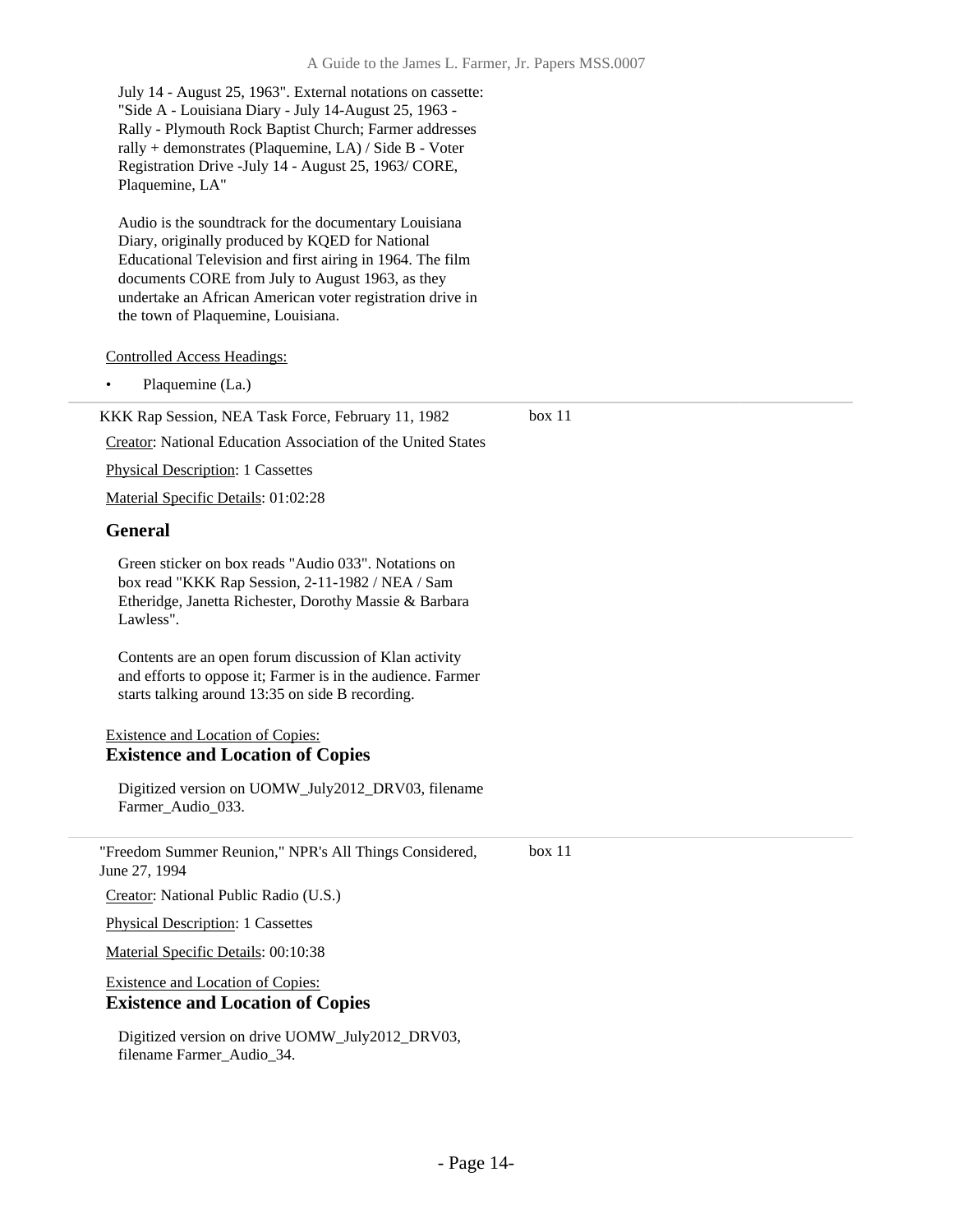box 11

#### **General**

Green sticker on case reads "Audio 034". Notations on box read ""Freedom Summer Reunion," NPR's All Things Considered, June 27, 1994". Handwritten notations on cassette say the same with the addition of "Cheryl Devall, Correspondent".

Speech at the Convention of the National Association of Community Action Agencies, Washington, DC, September 8, 1989

Physical Description: 1 Cassettes

Material Specific Details: 00:49:13

#### **General**

Green sticker on reverse of box reads "Audio 035". External notations on box reads "James Farmer Speech, War on Poverty", Hyman Bookbinder." Notations on cassette case read "James Farmer Speech/"War on Poverty"/Hyman Bookbinder". "Nid./ N.A.C.A.A."

#### Related Materials: **Related Materials**

Speech transcript in Box 10, folder 4.

#### Existence and Location of Copies: **Existence and Location of Copies**

Digitized version on drive UOMW\_July2012\_DRV03, filename Farmer\_Audio\_35.

"Larry King Show," featuring James Farmer, March 27, 1985 box 11

Physical Description: 2 Cassettes

Material Specific Details: Tape 1 - 00:56:51; Tape 2 - 00:55:08

#### Existence and Location of Copies: **Existence and Location of Copies**

Digitized version on drive UOMW\_July2012\_DRV03, filename Farmer\_Audio\_36 (Tape 1) and Farmer\_Audio\_037 (Tape 2).

#### **General**

""Larry King Show"/ James Farmer". Recording is on 2 cassettes. Tape 1, Side A: Part 1; Tape 1, Side B: Part 2; Tape 2, Side A: Part 3; Tape 2, Side B: Part 4.

Speech by Rev. John Peyton, former Black Panther Party member, Manassas, VA, April 8, 1996

box 11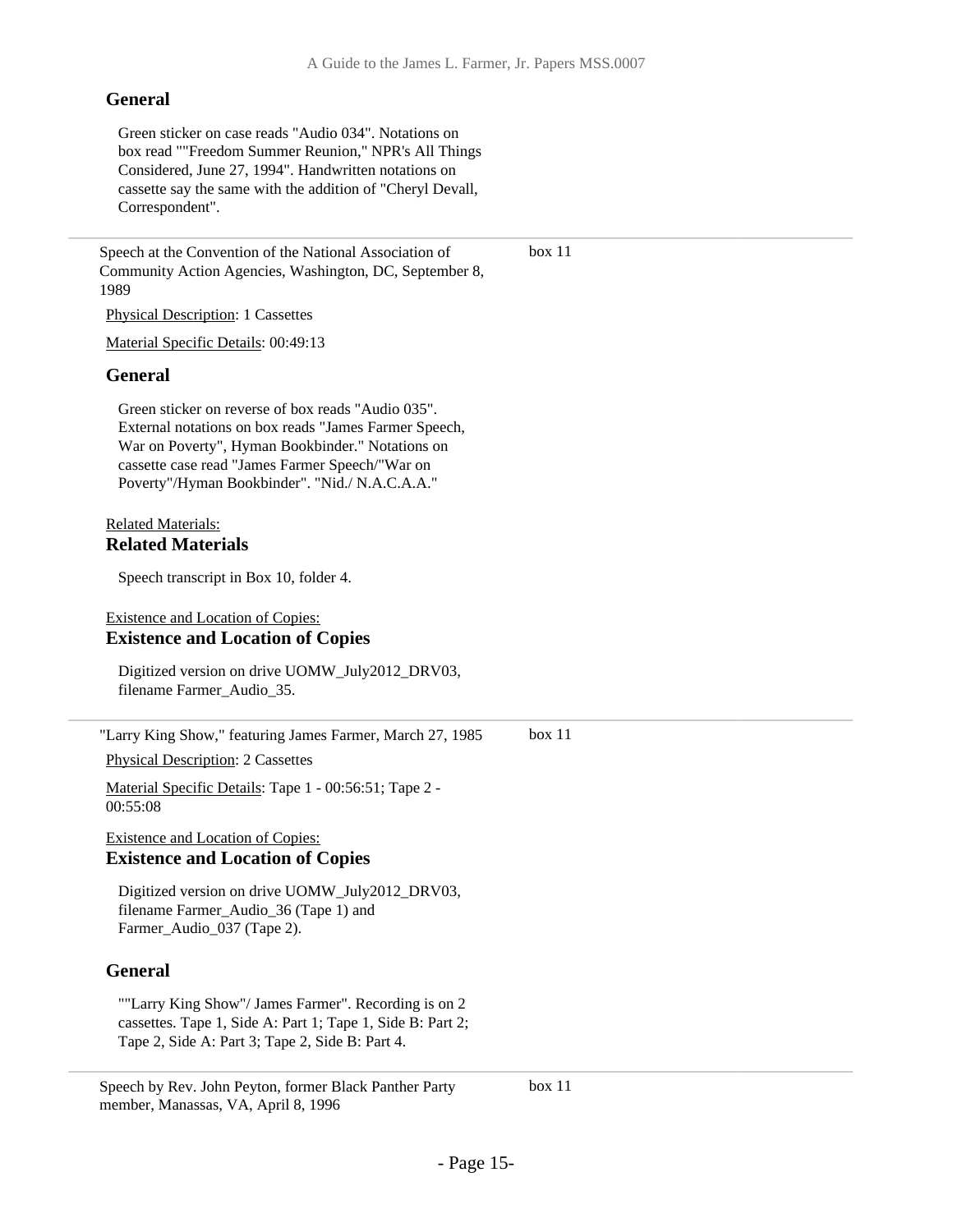Material Specific Details: 00:54:32

#### Existence and Location of Copies: **Existence and Location of Copies**

Digitized copy available on external hard drive UOMW\_July2012\_DRV03, filename Farmer\_Audio\_038.

#### **General**

Green sticker on cassette reads "Audio 038". External notations read "4/8/96 / Rev. John Peyton, Manassas, VA / Former Black Panther Party Member / about 1 1/2 hrs. tot.". A sticker reads "James Farmer's Tape."

Farmer's voice appears very briefly near the start of the recording.

"With Good Reason," featuring Edgar Toppin and James Farmer, January 1994

box 11

Creator: Toppin, Edgar Allan,, 1928-

Physical Description: 1 Cassettes

Material Specific Details: 00:30:07

Existence and Location of Copies: **Existence and Location of Copies**

Digitized copy available on external hard drive UOMW\_July2012\_DRV03, filename Farmer\_Audio\_040.

#### **General**

1989

Green sticker on case reads "Audio 040". External notations on cassette read "WITH GOOD REASON, VOL. 2, NO. 5 / "On the Bias: Black and White Perspectivees on African-American History / Farmer (MWC) Toppin (VSU)." Case includes a business card from Pamela H. Landrum with the handwritten note "My extra copy of tape, is you want to listen. [R?] 7/16".

Segment is hosted by Laura Womack.

"Weekend Edition Sunday," featuring James Farmer, June 18, box 11

Creator: National Public Radio (U.S.)

Creator: Stamberg, Susan,, 1938-

Physical Description: 1 Cassettes

Material Specific Details: 00:10:01

Existence and Location of Copies: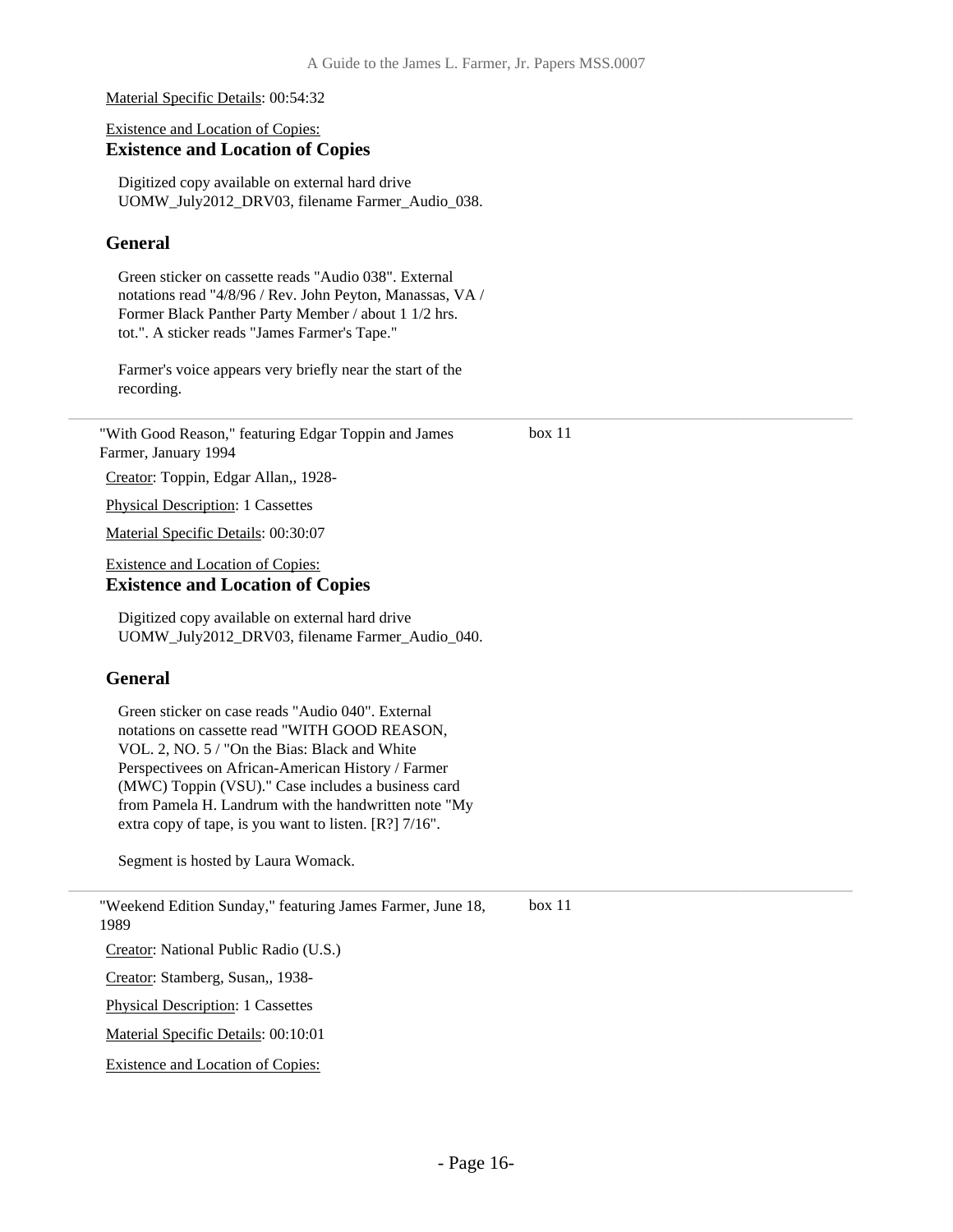Digitized copy available on external hard drive UOMW\_July2012\_DRV03, filename Farmer\_Audio\_041.

#### **General**

Green sticker on case reads "Audio 041". Handwritten notations on cassette read "James Farmer/Susan Stamberg / Weekend Edition/Sun 6/18/89." Notation on case reads "JAMES FARMER".

Segment hosted by Susan Stamberg.

James Farmer singing "Which Side Are You On?", Dubbed August 1999 box 11

Physical Description: 1 Cassettes

Material Specific Details: 01:33:26

#### **General**

Green sticker on case reads "Audio 042". Notations on cassette read "FAC0055 / James Farmer singing / dubbed 8/99".

Original recording date unknown. This recording is several loops of the same song; the run time for one loop of the song is 1m45s.

In a 1985 interview with NPR, Farmer said this is an old labor song with new words he wrote for the freedom rides.

#### Existence and Location of Copies: **Existence and Location of Copies**

Digitized copy available on external hard drive UOMW\_July2012\_DRV03, filename Farmer\_Audio\_042.

"The Mike Cuthbert Show," featuring James Farmer, December 11, 1989 box 11

Creator: Cuthbert, Mike

Creator: WAMU-FM (Radio station : Washington, D.C.)

Physical Description: 1 Cassettes

Material Specific Details: 01:01:04

#### **General**

Green sticker on case reads "Audio 039". Notations on cassette read "CUTHBERT SHOW / JAMES FARMER ON CIVIL RIGHTS TODAY / 12-11-89." Tape label indicates that the recording comes from WAMU at American University.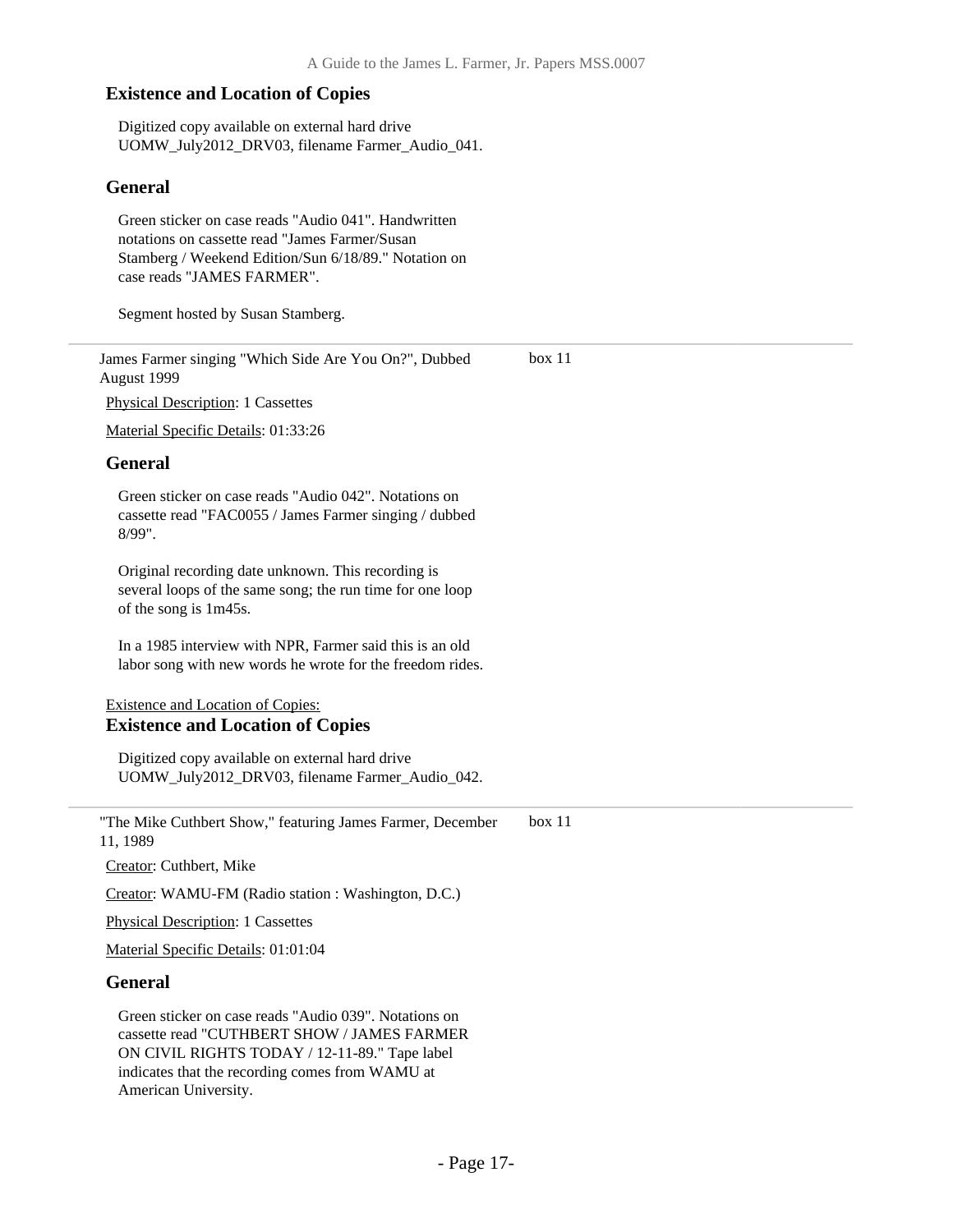Hosted by Mike Cuthbert.

#### Existence and Location of Copies: **Existence and Location of Copies**

Digitized copy available on external hard drive UOMW\_July2012\_DRV03, filename Farmer\_Audio\_039.

Interview with Christian Science Monitor Radio, [1984] Physical Description: 1 Cassettes Material Specific Details: 00:06:33 Existence and Location of Copies: **Existence and Location of Copies** Digitized copy available on external hard drive UOMW\_July2012\_DRV03, filename Farmer\_Audio\_043. **General** Green sticker on case reads "Audio 043". External notations on cassette read "Broadcast service of the Christian Science Monitor, MonitoRadio" with "James Farmer" in type. box 11 Langston Hughes (side A) / James Farmer speaking (side B), [1972?] Creator: Hughes, Langston,, 1902-1967 Physical Description: 1 Cassettes Material Specific Details: 01:04:20 Existence and Location of Copies: **Existence and Location of Copies** Digitized copy available on external hard drive UOMW\_July2012\_DRV03, filename Farmer\_Audio\_044. **General** Green sticker on cassette reads "Audio 044". Handwritten notations on case read "Langston Hughes" on side A and "Langston Hughes / James Farmer at 1972 seminar of civil [servants?]" on side B. All of side A and the first 9 min. of side B are Langston Hughes reading and discussing his poetry. The tape cuts out and resumes with an introduction of James Farmer at 9:03 on side B. Farmer's speech ends abrubtly at the end of the tape. box 11

Gail Beil, "Bridging the Color Gap with the Civil Rights Movement: Marshall Moves Toward Ending Racism"

box 11

Physical Description: 1 Cassettes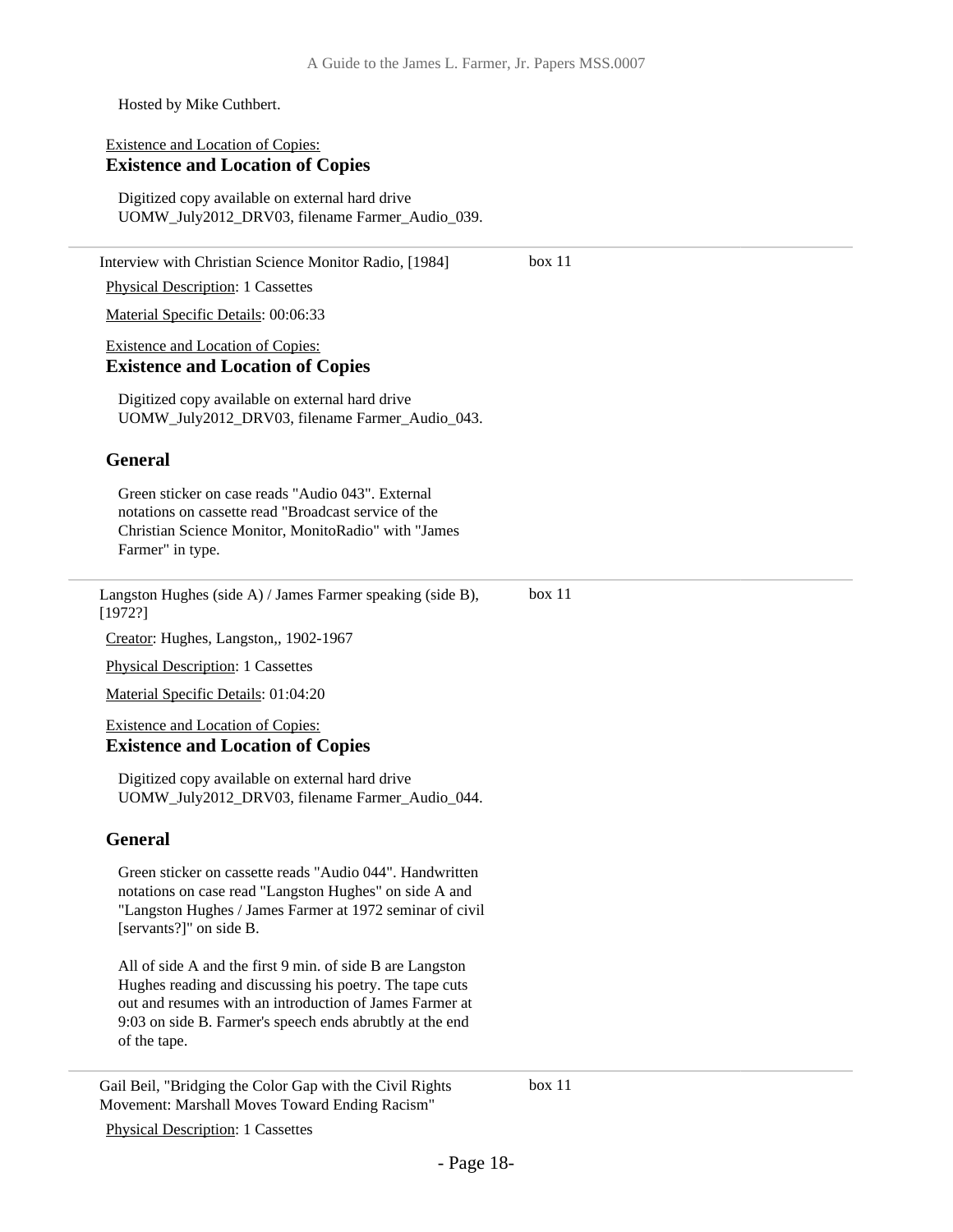Material Specific Details: 00:20:47

#### Existence and Location of Copies: **Existence and Location of Copies**

Digitized copy available on external hard drive UOMW\_July2012\_DRV03, filename Farmer\_Audio\_045.

#### **General**

Mini cassette. Green sticker on case reads "Audio 045". External notations on case read "Longview News Journal / Black History - Gail BEIL, Journalist". Notation on cassette reads "Black Hist. / [illegible]".

Gail Beil reads her article from the Longview News Journal aloud in a recording made for James Farmer.

Controlled Access Headings:

• Longview (Tex.)

Message from George Houser and other members of the Fellowship of Reconciliation

Creator: Houser, George M.

Creator: Fellowship of Reconciliation (U.S.)

Physical Description: 1 Cassettes

Material Specific Details: 00:50:40

#### **General**

Green sticker on case reads "Audio 046". Note on cassette reads "Message for James Farmer".

Recorded messages from FOR members to James Farmer after his receipt of the Presidential Medal of Freedom.

#### Existence and Location of Copies: **Existence and Location of Copies**

Digitized copy available on external hard drive UOMW\_July2012\_DRV03, filename Farmer\_Audio\_046.

William Winpisinger interview, March 18, [1980]

Creator: Winpisinger, William W.

Physical Description: 1 Cassettes

Material Specific Details: 00:35:52

Existence and Location of Copies:

#### **Existence and Location of Copies**

Digitized copy available on external hard drive UOMW\_July2012\_DRV03, filename Farmer\_Audio\_047. box 11

box 11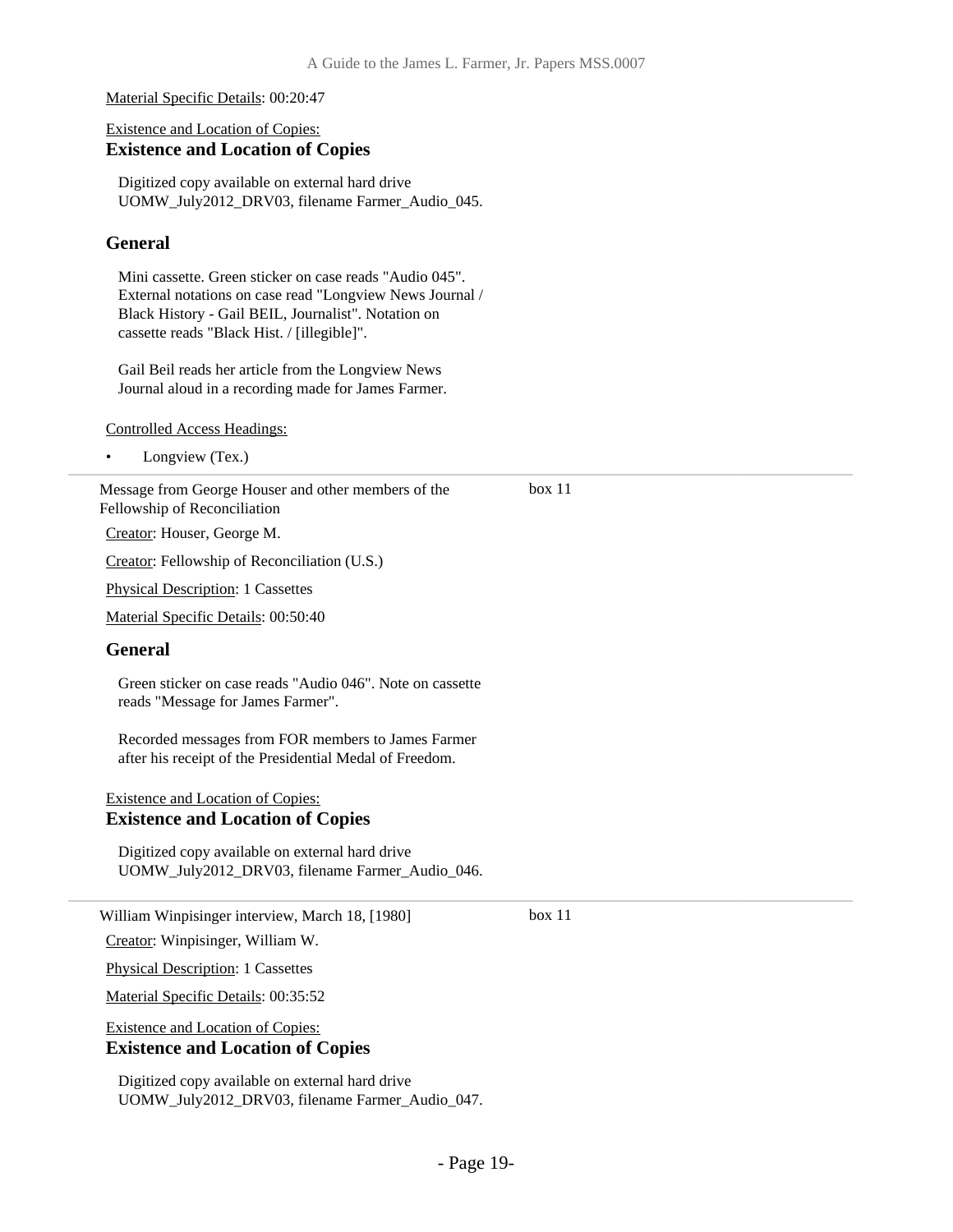#### **General**

Green sticker on cassette reads "Audio 047". Handwritten notations on cassette are partially illegible but likely read "pertinent part of 3/18/80 Winpisinger interview".

Relevant contents are on side B of the recording. Side A contains a brief audio clip discussing Ralph Nader and is otherwise blank.

NEA Teacher Rights Conference panel, February 1981 Creator: National Education Association of the United States Physical Description: 1 Cassettes Material Specific Details: 00:46:37 Existence and Location of Copies: **Existence and Location of Copies** Digitized copy available on external hard drive UOMW\_July2012\_DRV03, filename Farmer\_Audio\_048. **General** Green sticker on cassette reads "Audio 048". Handwritten notations on cassette read "Teacher Rts. Conf - Panel Sat on Employment; [illegible] / NEA / James Farmer / #9 / (Feb '81)". James Farmer begins speaking at 12:27 on side A. box 11 James Farmer at Lake Forest College, March 24, 1986 Creator: Lake Forest College Physical Description: 1 Cassettes Material Specific Details: 01:07:23 Existence and Location of Copies: **Existence and Location of Copies** Digitized copy available on external hard drive UOMW\_July2012\_DRV03, filename Farmer\_Audio\_049. **General** Green sticker on case reads "Audio 049". Handwritten notations on cassette read "James Farmer at Lake Forest College / March 24, 1986". box 11

Interview with James Farmer and John Conyers

Creator: Conyers, John,, Jr.,, 1929-

Physical Description: 1 Cassettes

Material Specific Details: 00:54:42

box 11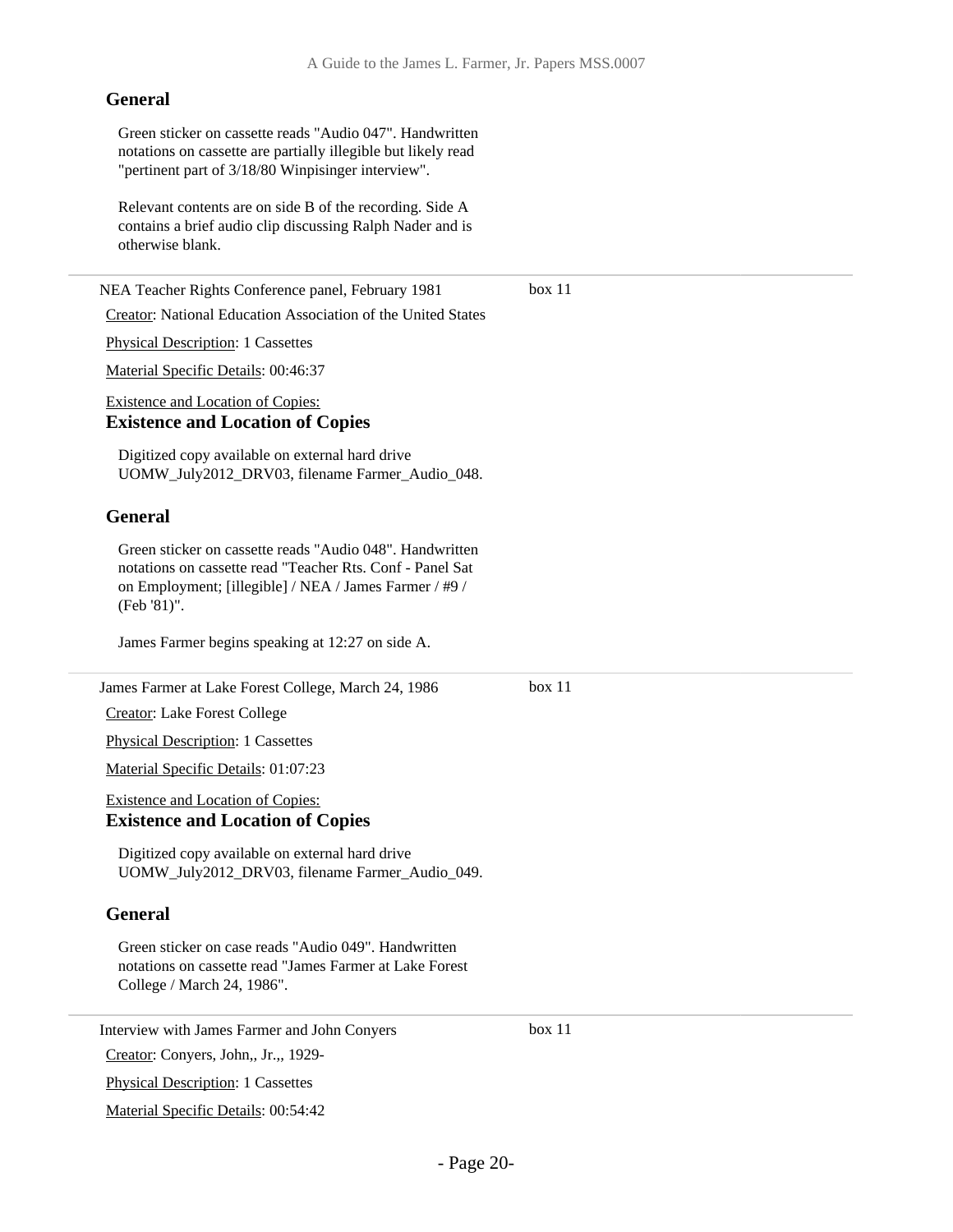box 11

box 11

#### Existence and Location of Copies: **Existence and Location of Copies**

Digitized copy available on external hard drive UOMW\_July2012\_DRV03, filename Farmer\_Audio\_050.

#### **General**

Green sticker on case reads "Audio 050". External notation on cassette reads "Interview with James Farmer and John Conyers."

Sound quality is very poor. Interview ends at 40:12 and cuts to seemingly unrelated material.

Press conference by People Against Injustice

Physical Description: 1 Cassettes

Material Specific Details: 00:36:50

#### Existence and Location of Copies: **Existence and Location of Copies**

Digitized copy available on external hard drive UOMW\_July2012\_DRV03, filename Farmer\_Audio\_051.

#### **General**

Green sticker on case reads "Audio 051". Cassette is addressed to Mr. James Farmer, Asst. Sec. H.E.W., Washington, DC, and contains a return address of People Against Injustice in Hampton, VA.

Features a female speaker holding a press conference regarding police violence in Newport News, VA.

"Fresh Air," featuring James Farmer, November 8, 1983

Creator: Gross, Terry

Creator: WHYY (Radio station : Philadelphia, Pa.)

Physical Description: 1 Cassettes

Material Specific Details: 00:30:41

#### **General**

Green sticker on case reads "Audio 052b". External notations on cassette read "Fresh Air Terry Gross interviews James Farmer. Side 1 of 2 / Produced the studios of WHYY FM, Philadelphia, by Terry Gross and Daniel Miller". Reverse side reads "Fresh Air / Side 2 of 2."

Existence and Location of Copies: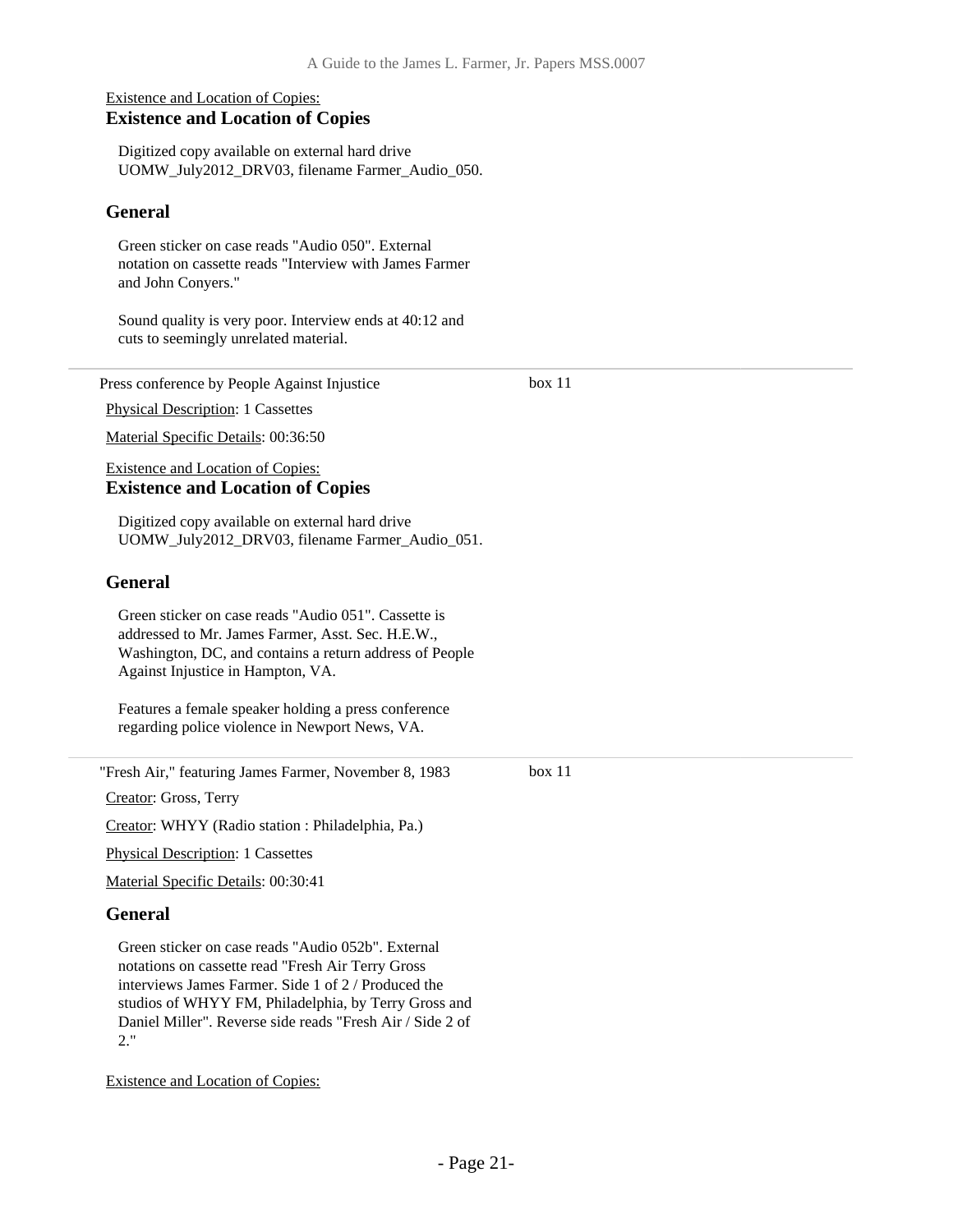Digitized copy available on external hard drive UOMW\_July2012\_DRV03, filename Farmer\_Audio\_052b.

Additional physical and digital copies exist titled 052a. The sound quality of these is unlistenable at points and production is disorganized.

Operation PUSH Commemorative Service for Martin Luther King, Jr., April 4, 1985 Creator: Operation PUSH (U.S.) box 11

Creator: Rainbow/PUSH Coalition

Physical Description: 1 Cassettes

Material Specific Details: 01:15:54

#### **General**

Green sticker on case reads "Audio 053". External notations on cassette read, "Op. PUSH MLK Commemorative Service, Dr. James Farmer. Attorney Thomas N. Todd / April 4, 1985".

James Farmer speaks at the beginning of the side B recording.

#### Existence and Location of Copies: **Existence and Location of Copies**

Digitized copy available on external hard drive UOMW\_July2012\_DRV03, filename Farmer\_Audio\_053.

Ruth Turner Perot's editorial comments on Lay Bare the Heart box 11

Creator: Perot, Ruth T.

Physical Description: 1 Cassettes

Material Specific Details: 01:41:19

#### Existence and Location of Copies: **Existence and Location of Copies**

Digitized copy available on external hard drive UOMW\_July2012\_DRV03, filename Farmer\_Audio\_054.

#### **General**

Green sticker on cassette reads "Audio 054". Notations on cassette read "R. Perot's comments - James Farmer - Lay Bare the Heart - Side One."

James Farmer Speech #1, Hendricks Chapel - Syracuse University, July 9, 1968

case Rare Books Cabinet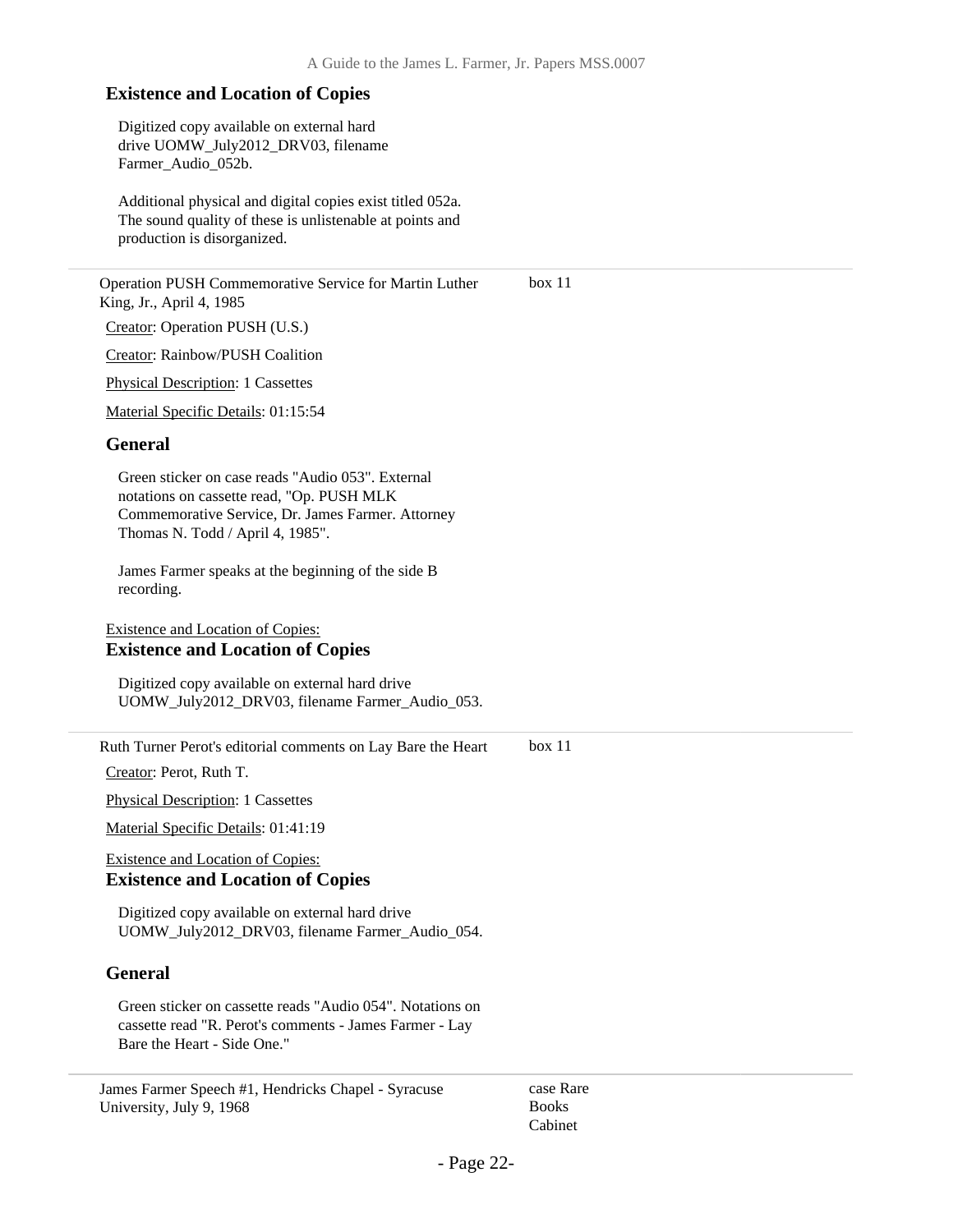Creator: Syracuse University

Physical Description: 1 Reels

Material Specific Details: 01:25:01

#### **General**

Part 1 of a 3 part lecture series. Green sticker on case reads "Audio 022".

#### Existence and Location of Copies: **Existence and Location of Copies**

Digitized copy available on hard drive UOMW\_2012\_DRV03, file name Audio\_022.

| James Farmer Speech #2, Hendricks Chapel - Syracuse |  |
|-----------------------------------------------------|--|
| University, July 10, 1968                           |  |

Creator: Syracuse University

Physical Description: 1 Reels

Material Specific Details: 01:38:19

#### **General**

Part 2 of a 3 part lecture series. Green sticker on case reads "Audio 023".

#### Existence and Location of Copies: **Existence and Location of Copies**

Digitized copy available on hard drive UOMW\_2012\_DRV03, file name Audio\_023.

James Farmer Speech #3, Hendricks Chapel - Syracuse University, July 11, 1968

Creator: Syracuse University

Physical Description: 1 Reels

Material Specific Details: 01:09:12

#### **General**

Part 3 of a 3 part lecture series. Green sticker on case reads "Audio 024".

#### Existence and Location of Copies: **Existence and Location of Copies**

Digitized copy available on hard drive UOMW\_2012\_DRV03, file name Audio\_024.

"Youth Wants To Know," featuring James Farmer, August 4, 1964

Material Specific Details: 00:30:44

case Rare Books Cabinet

Cabinet

case Rare **Books** Cabinet

case Rare Books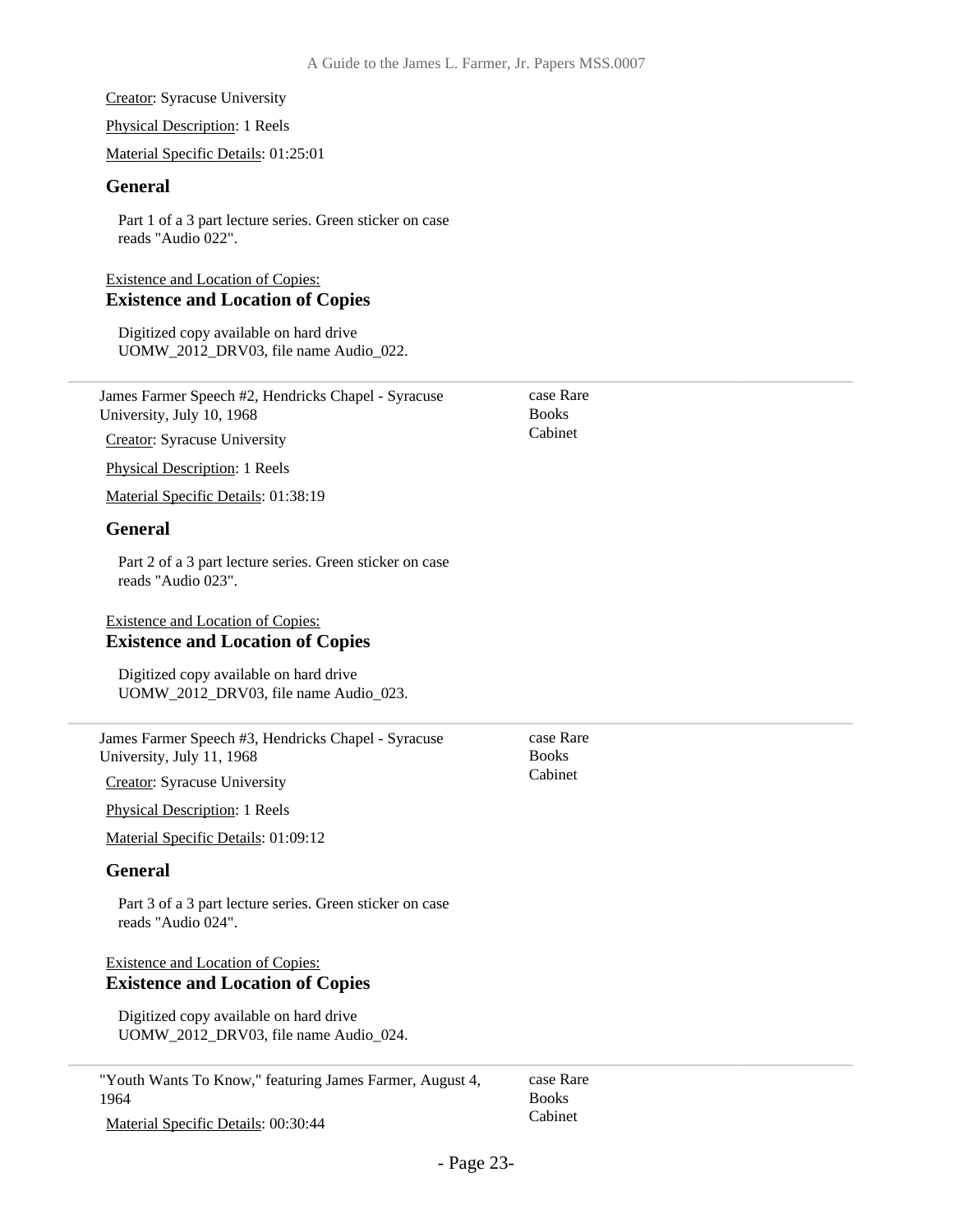#### **General**

Green sticker on case reads "Audio 017". External notations on case read "YWTK for Farmer recording 8/4/64."

#### Existence and Location of Copies: **Existence and Location of Copies**

Digitized copy available on external hard drive UOMW\_July2012\_DRV03, filename Farmer\_Audio\_017.

| Christian Responsibility in Racial Revolution, January 2, 1965                                                                           | case Rare<br><b>Books</b> |
|------------------------------------------------------------------------------------------------------------------------------------------|---------------------------|
| Material Specific Details: 01:46:33                                                                                                      | Cabinet                   |
| <b>Existence and Location of Copies:</b><br><b>Existence and Location of Copies</b>                                                      |                           |
| Digitized copy available on external hard drive<br>UOMW_July2012_DRV03, filename Farmer_Audio_018.                                       |                           |
| <b>General</b>                                                                                                                           |                           |
| Green sticker on case reads "Audio 018". Sticker on tape<br>reads, "Track 2 - Bishop James / K. Mathews 1/2/65".                         |                           |
| James Farmer speech in Detroit, "The Monolithic Stereotype of<br>the Negro: Is It Fact or Is It Fiction?", August 15, 1966               | case Rare<br><b>Books</b> |
| Material Specific Details: 00:48:32                                                                                                      | Cabinet                   |
| <b>Existence and Location of Copies:</b><br><b>Existence and Location of Copies</b>                                                      |                           |
| Digitized copy available on external hard drive<br>UOMW_July2012_DRV03, filename Farmer_Audio_019.                                       |                           |
| <b>General</b>                                                                                                                           |                           |
| Green sticker on case reads "Audio 019". External<br>notations on bottom edge of case read "James Farmer<br>$8/15/66$ / Lecture 45 min". |                           |
| NBC-TV "Man in Office" program, featuring James Farmer,<br>April 20, 1970                                                                | case Rare<br><b>Books</b> |
| Creator: McCormick, Robert K.,, 1911-1985                                                                                                | Cabinet                   |
| <b>Creator: NBC Television Network</b>                                                                                                   |                           |
| Material Specific Details: 00:30:01                                                                                                      |                           |
| <b>Existence and Location of Copies:</b><br><b>Existence and Location of Copies</b>                                                      |                           |
| Digitized copy available on external hard drive<br>UOMW_July2012_DRV03, filename Farmer_Audio_025.                                       |                           |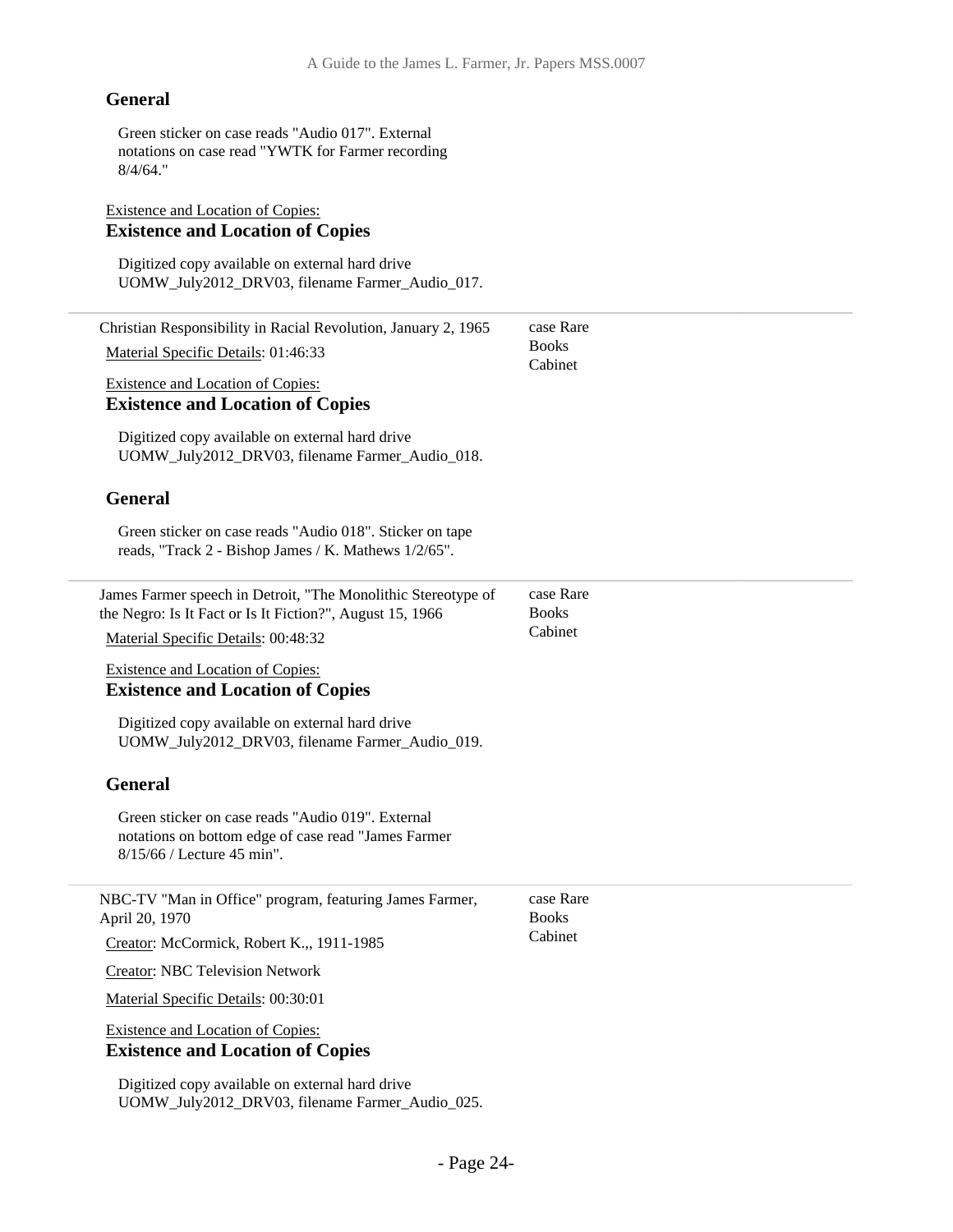#### **General**

Stickers on case read, "For: James Farmer / From: Tony Janak" and "James Farmer / NBC TV 4/12/70 / 3 3/ [?]"." Green sticker on reverse of case reads "Audio 025". Handwritten notes on the tape read "James Farmer 4/12/70 / 3 3/6'."

Public Affairs Special, "From Watts to Newark," Tape 1 of 2, July 17, 1967 Creator: Canadian Radio Broadcasting Commission Material Specific Details: 00:32:12 Existence and Location of Copies: **Existence and Location of Copies** Digitized copy available on external hard drive UOMW\_July2012\_DRV03, filename Farmer\_Audio\_020. **General** Green sticker on case reads "Audio 020". Tape is in a Canadian Broadcasting Corporation (CBC) case. External notations on reverse of case read "Public Affairs Special, "From Watts to Newark," July 17/67, Tape 1 of 2" and is addressed to James Farmer. case Rare Books Cabinet Public Affairs Special, "From Watts to Newark," Tape 2 of 2, July 17, 1967 Creator: Canadian Radio Broadcasting Commission case Rare Books Cabinet

Material Specific Details: 00:21:58

#### Existence and Location of Copies: **Existence and Location of Copies**

Digitized copy available on external hard drive UOMW\_July2012\_DRV03, filename Farmer\_Audio\_021.

#### **General**

Box is missing top part. Green sticker on case reads "Audio 021". External notations read "Public Affairs Special, "From Watts to Newark," July/17/67, Tape 2 of 2".

| Speech at Wisconsin State University - Whitewater, October 20,<br>1970 | case Rare<br><b>Books</b> |
|------------------------------------------------------------------------|---------------------------|
| Creator: University of Wisconsin--Whitewater                           | Cabinet                   |
| Material Specific Details: 01:17:36                                    |                           |

Existence and Location of Copies: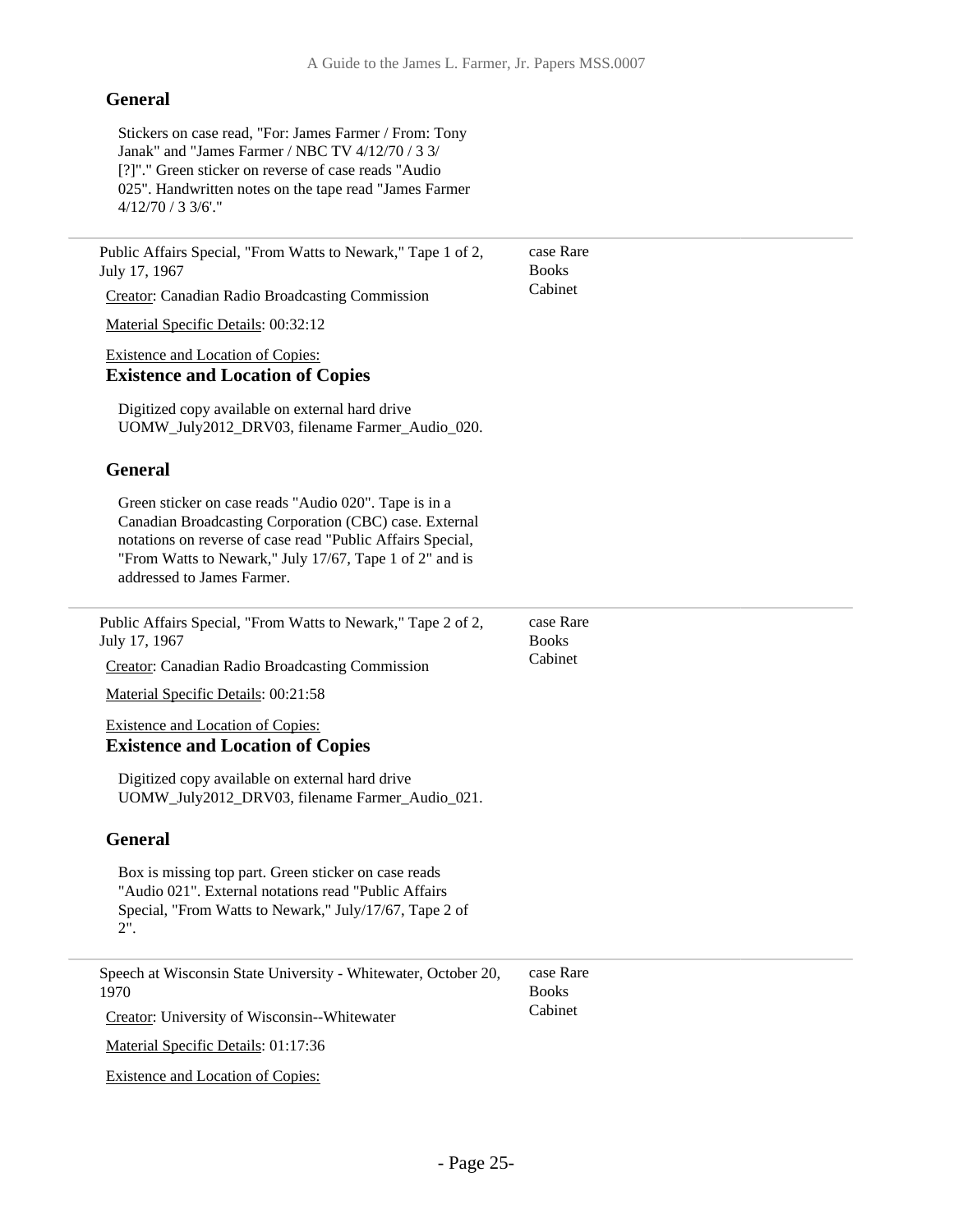Digitized copy available on external hard drive UOMW\_July2012\_DRV03, filename Farmer\_Audio\_026.

#### **General**

Green sticker on case reads "Audio 026". External notations on reverse of case read "James Farmer 10/20/70 / James Farmer's Speech". Insert shows mailing address to James Farmer at the Dept. of Health, Education and Welfare with a return address of WSU-Whitewater.

| Lecture to Armed Forces Staff College, June 1, 1973                                                                                                             | case Rare<br><b>Books</b> |
|-----------------------------------------------------------------------------------------------------------------------------------------------------------------|---------------------------|
| Creator: Joint Forces Staff College (U.S.)                                                                                                                      | Cabinet                   |
| Material Specific Details: 01:32:13                                                                                                                             |                           |
| Existence and Location of Copies:<br><b>Existence and Location of Copies</b>                                                                                    |                           |
| Digitized copy available on external hard drive<br>UOMW_July2012_DRV03, filename Farmer_Audio_027.                                                              |                           |
| <b>General</b>                                                                                                                                                  |                           |
| Green sticker on case reads "Audio 027". External<br>notations on case read "Hon James Farmer / 662 6A Lect<br>& Question / unclassified / 6-1-73 53rd class".  |                           |
| Lecture to Armed Forces Staff College, November 20, 1973                                                                                                        | case Rare                 |
| Creator: Joint Forces Staff College (U.S.)                                                                                                                      | <b>Books</b><br>Cabinet   |
| Material Specific Details: 01:23:55                                                                                                                             |                           |
| <b>Existence and Location of Copies:</b><br><b>Existence and Location of Copies</b>                                                                             |                           |
| Digitized copy available on external hard drive<br>UOMW_July2012_DRV03, filename Farmer_Audio_028.                                                              |                           |
| <b>General</b>                                                                                                                                                  |                           |
| Green sticker on case reads "Audio 028". External<br>notations on case read "Mr James Farmer / 662 6A Lect &<br>Question / unclassified / 11-20-73 54th class". |                           |
| Lecture to Armed Forces Staff College, June 6, 1974                                                                                                             | case Rare                 |
| Creator: Joint Forces Staff College (U.S.)                                                                                                                      | <b>Books</b><br>Cabinet   |
| Material Specific Details: 01:30:43                                                                                                                             |                           |
| <b>Existence and Location of Copies:</b>                                                                                                                        |                           |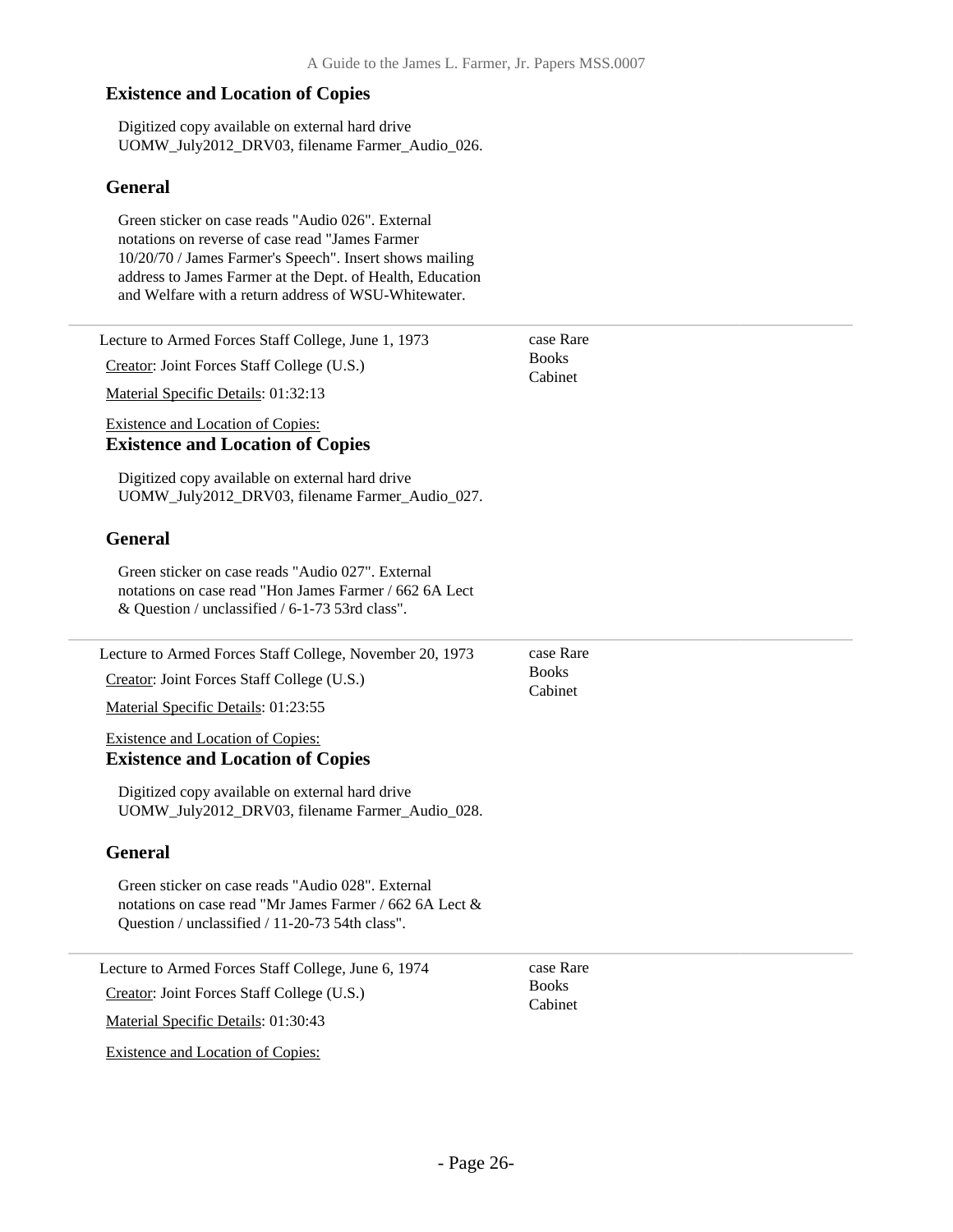Digitized copy available on external hard drive UOMW\_July2012\_DRV03, filename Farmer\_Audio\_029.

#### **General**

| Green sticker on case reads "Audio 029". External<br>notations on case read "The Hon. James Farmer / 662                                                  |                         |
|-----------------------------------------------------------------------------------------------------------------------------------------------------------|-------------------------|
| 6A Lect & Question / unclassified / 6-6-77 55th class /<br>Lecture side I / Question side II / 3 3/4 IPS."                                                |                         |
| Celebrity's Choice with Dick Hubert, featuring James Farmer                                                                                               | case Rare               |
| Material Specific Details: 01:00:31                                                                                                                       | <b>Books</b><br>Cabinet |
| <b>Existence and Location of Copies:</b><br><b>Existence and Location of Copies</b>                                                                       |                         |
| Digitized copy available on external hard drive<br>UOMW_July2012_DRV03, filename Farmer_Audio_030.                                                        |                         |
| <b>General</b>                                                                                                                                            |                         |
| Green sticker on case reads "Audio 030. External<br>notations on reverse of case read "Celebrity's Choice /<br>James Farmer / - air check / - 3 3/4 ips". |                         |
| Kent State University Artist's Lecture Series, James Farmer                                                                                               | case Rare               |
| <b>Creator:</b> Kent State University                                                                                                                     | <b>Books</b><br>Cabinet |
| Material Specific Details: 01:34:35                                                                                                                       |                         |
| <b>Existence and Location of Copies:</b><br><b>Existence and Location of Copies</b>                                                                       |                         |
| Digitized copy available on external hard drive<br>UOMW_July2012_DRV03, filename Farmer_Audio_031.                                                        |                         |
| <b>General</b>                                                                                                                                            |                         |
| Green sticker on case reads "Audio 031". Handwritten<br>external notations on reverse of case read "Dr. James<br>Farmer / Artist's Lecture Series"        |                         |
| <b>Video Recordings</b>                                                                                                                                   |                         |
| <b>Title/Description</b>                                                                                                                                  | <b>Instances</b>        |

Creator: Jakoubek, Robert E.

Graham (?)]

Physical Description: 1 Video Cassette

<span id="page-26-0"></span>Interviews with James Farmer, Robert Jakoubek, [Suggs (?), and

Material Specific Details: 02:02:42

Existence and Location of Copies:

box 11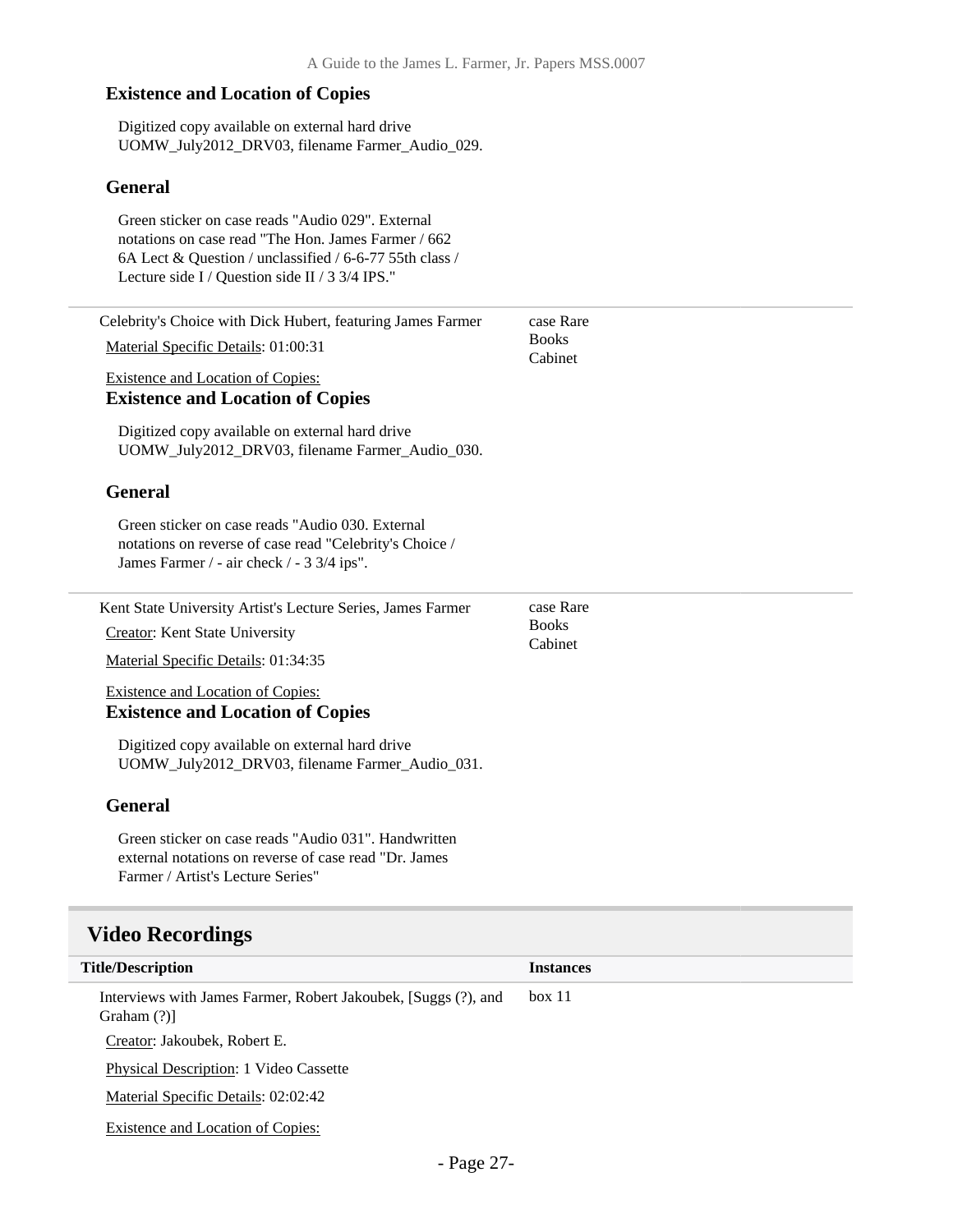Digitized copy available on external hard drive UOMW\_July2012\_DRV03, filename Farmer\_Video\_043.

#### **General**

Video 043. External notations on box read "Interviews with James Farmer, Jakoubek, Suggs, & Graham (Civil Rights Era)". Label on cassette reads "Interviews with Farmer, Jakoubek, Suggs & Graham / (Civil Rights) [(Krog)?] (Powell)".

James Farmer section runtime = 1h29m. Running timer displayed at bottom of screen. Farmer discusses his first encounter with racism, CORE, non-violence, relationship with Malcolm X.

Martin Luther King Birthday Celebration, Walter Reed Army Medical Center, January 15, 1985 box 11

Creator: Walter Reed Army Medical Center

Physical Description: 1 Video Cassette

Material Specific Details: 02:03:07

#### **General**

Video 041. Notations on box read "King's Birthday Celebration, Jan. 15, 1985". Label on cassette reads "1/15/85 King Birthday Celebration."

The beginning of the tape is duplicate content of Video 039. Birthday celebration content begins at 53:13. James Farmer content begins at 1:10:00.

#### Existence and Location of Copies: **Existence and Location of Copies**

Digitized copy available on external hard drive UOMW\_July2012\_DRV03, filename Farmer\_Video\_041.

Class Lecture, including CORE, non-violence, Harlem Riots, March 6, 1986 box 11

Physical Description: 1 Video Cassette

Material Specific Details: 00:32:15

#### Existence and Location of Copies: **Existence and Location of Copies**

Digitized copy available on external hard drive UOMW\_July2012\_DRV03, filename Farmer\_Video\_040.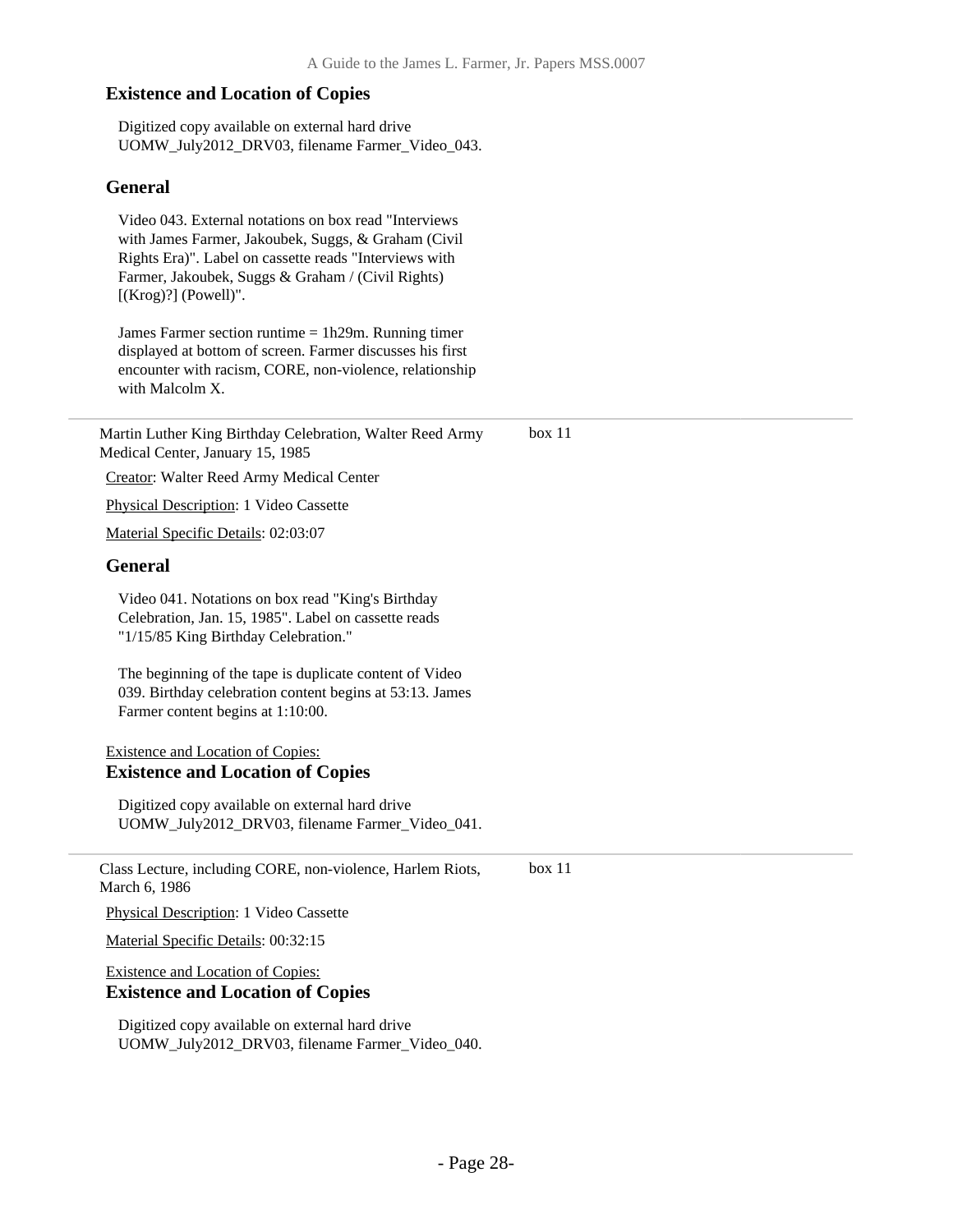#### **General**

Video 040. Notations on box read "DR. JAMES FARMER CLASS LECTURE 3/6/86 CIVIL RIGHTS MOVEMENT". Handwritten notations on cassette read "3/4/86 - MWC - Farmer Lecture [illegible] Harlem Riots (year?) - [illegible]".

Class Lecture, Civil Rights Movement, April 22, [19??] Physical Description: 1 Video Cassette Material Specific Details: 01:08:33 **General** Video 038. Notations on box read "DR. JAMES FARMER CLASS LECTURE 4/22 CIVIL RIGHTS MOVEMENT." Existence and Location of Copies: **Existence and Location of Copies** Digitized copy available on external hard drive UOMW\_July2012\_DRV03, filename Farmer\_Video\_038. box 11 Class Lecture, including Booker T. Washington and W.E.B. DuBois Physical Description: 1 Video Cassette Material Specific Details: 00:53:54 Existence and Location of Copies: **Existence and Location of Copies** Digitized copy available on external hard drive UOMW\_July2012\_DRV03, filename Farmer\_Video\_039. **General** Video\_039. Notations on box read "DR. JAMES FARMER CLASS LECTURE (NO DATE) Including Booker T. Washington and W.E.B. DuBois". box 11 The Open Mind, "James Farmer and the Civil Rights Revolution", November 13, 1992 Creator: Public Broadcasting Service (U.S.) Creator: Heffner, Richard D. Physical Description: 1 Video Cassette Material Specific Details: 00:28:36 box 11

#### **General**

Video 042. Notations on box read "The Open Mind / James Farmer, founder, Congress of Racial Equality / "James Farmer and the Civil Rights Revolution" /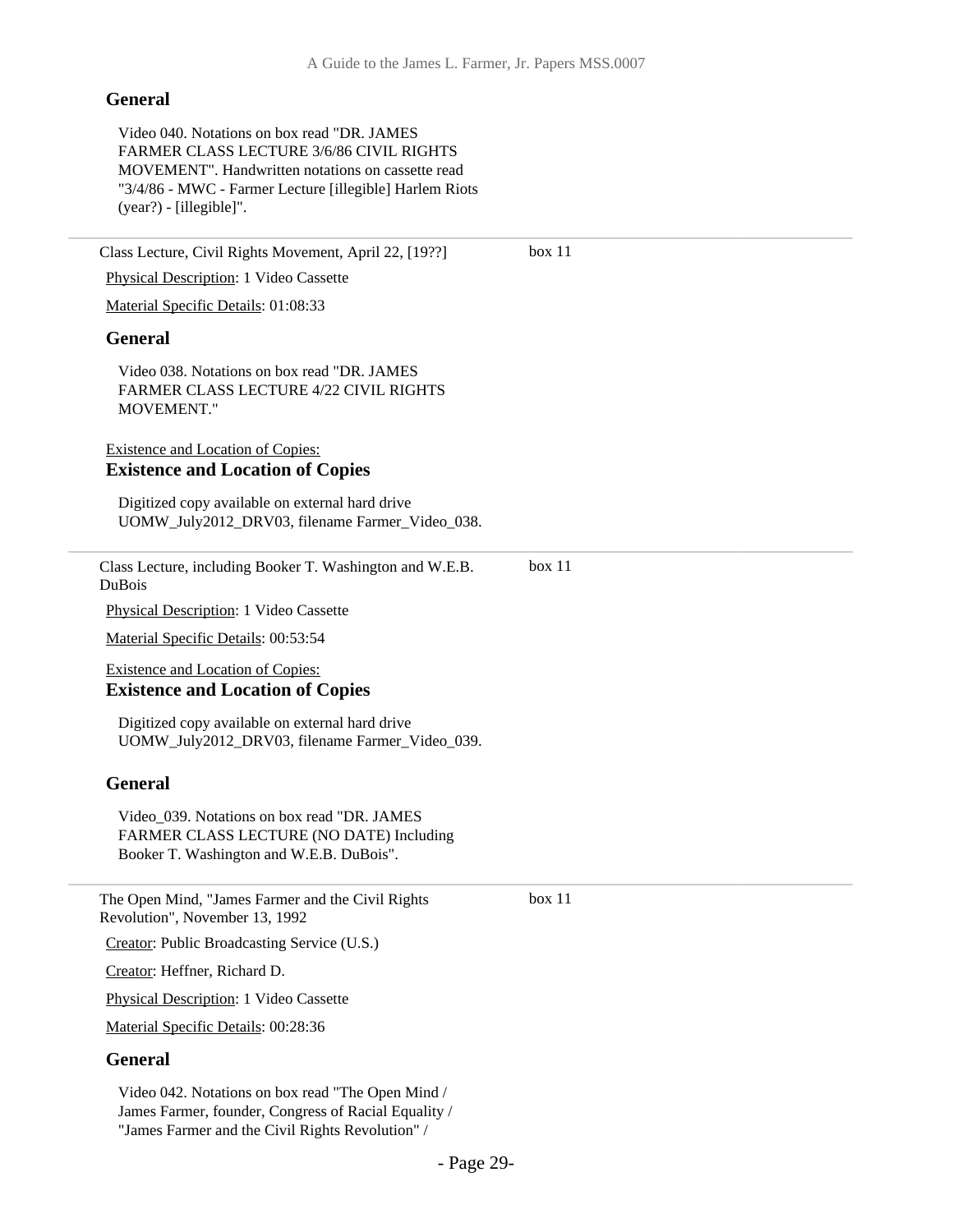Recorded Nov. 13, 1992" and also notes "Credit: Rosalind P. Walter Foundation, M. Weiner Foundation, Thomas & Theresa Mullarkey Foundation, New York Times Co. Foundation, Mutual of America, 30 minutes".

#### Existence and Location of Copies: **Existence and Location of Copies**

Digitized copy available on external hard drive UOMW\_July2012\_DRV03, filename Farmer\_Video\_042.

Interview with Dr. James Farmer, Channel 5, WTTG, January 11, 1998 Creator: WTTG (Television station : Washington, D.C.) Material Specific Details: 00:03:43 **General** Video 023. DVD access copy available. Jewel case is damaged. Existence and Location of Copies: **Existence and Location of Copies** Digitized copy available on external hard drive UOMW\_July2012\_DRV02, filename Farmer\_Audio\_023. box 11 Special Edition: A Ride to Freedom, September 11, 1981 Creator: WSB-TV (Television station : Atlanta, Ga.) Material Specific Details: 00:53:15 **General** Video 030. Box label reads "A Ride To Freedom / 9-11-81". Label on cassette says same. DVD access copy available, although it notes that the recording is unclear. Copyright WSB Television. Existence and Location of Copies: **Existence and Location of Copies** Digitized copy available on external hard drive UOMW\_July2012\_DRV03, filename Farmer\_Video\_030. box 11 Freedom Rides, 1991 Anniversary, NBC "Today", 1991 Creator: Couric, Katie,, 1957- Creator: NBC Television Network box 11

Material Specific Details: 00:16:40

#### **General**

Video 031. Notations on box read "Freedom Rides, 1991 Anniversary, NBC "Today" (Video)".